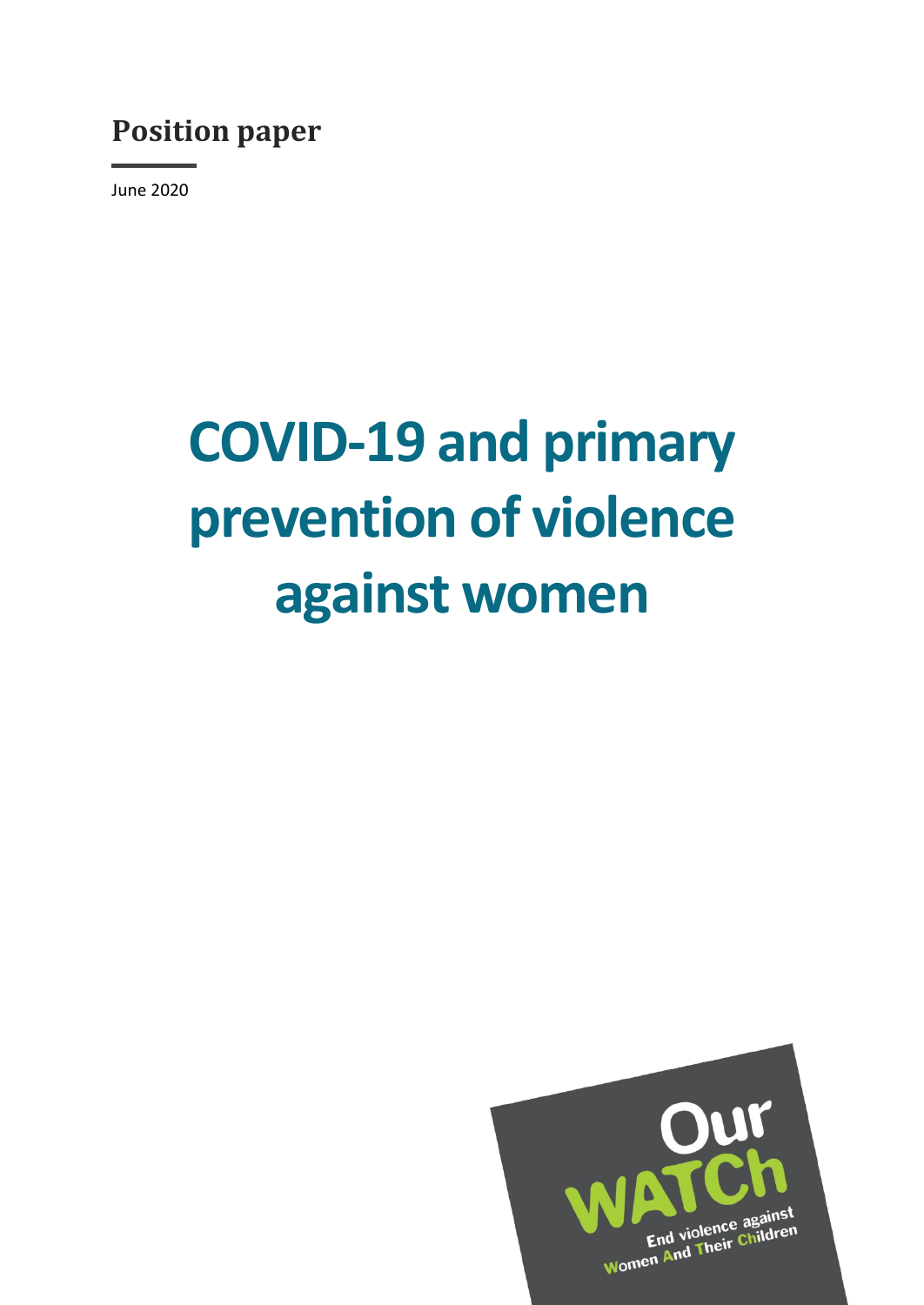# **Contents**

| Introduction: Impacts of the COVID-19 crisis on the drivers of violence against women<br>and unique opportunities for a transformative recovery                                | 3  |
|--------------------------------------------------------------------------------------------------------------------------------------------------------------------------------|----|
| Why primary prevention is central to crisis recovery                                                                                                                           | 4  |
| Gendered impacts of COVID-19                                                                                                                                                   | 6  |
| Opportunities for a gender transformative recovery: Addressing the drivers of violence<br>against women and promoting gender equality in crisis response and recovery planning | 10 |
| Conclusion                                                                                                                                                                     | 17 |

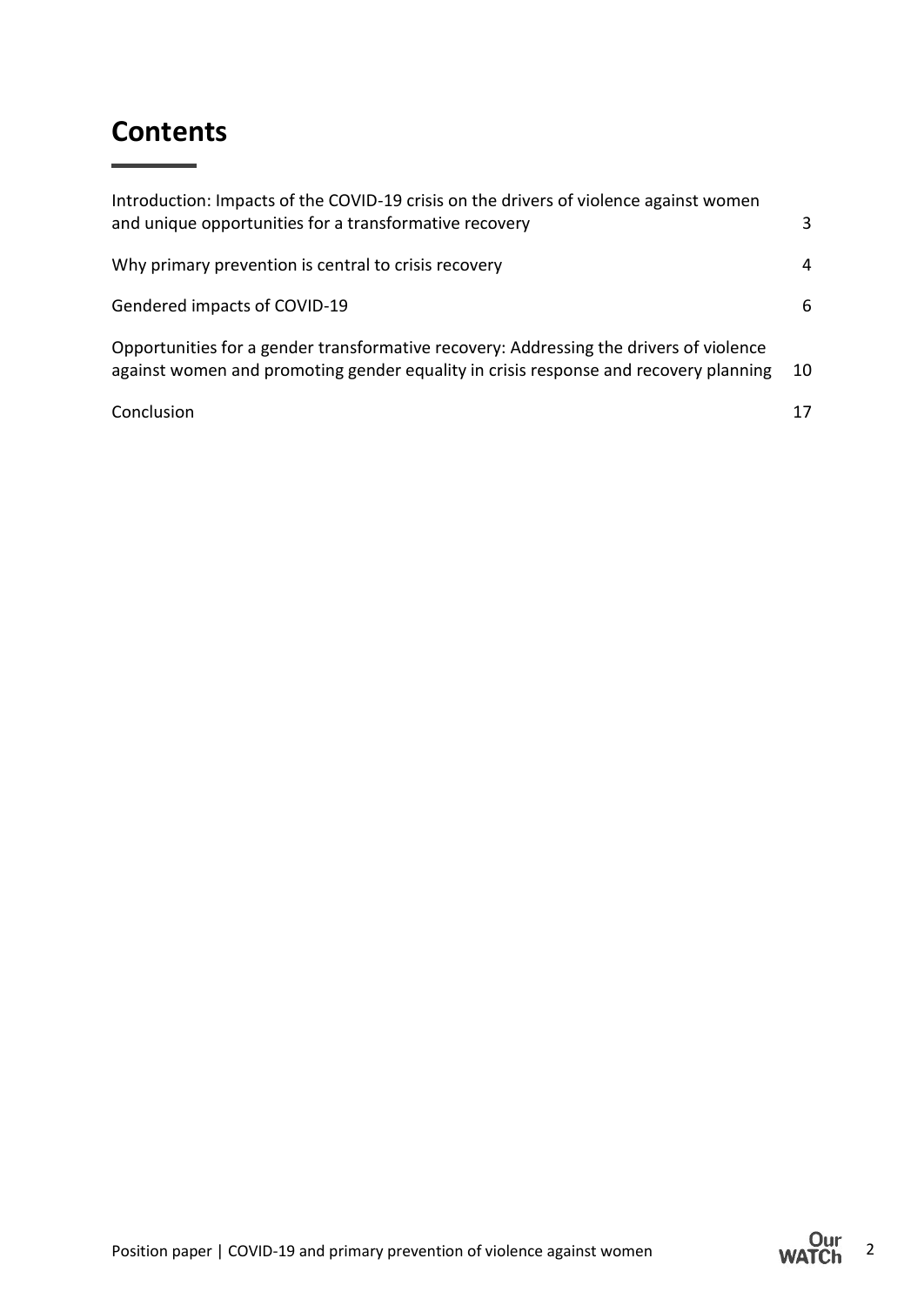# **Introduction: Impacts of the COVID-19 crisis on the drivers of violence against women and unique opportunities for a transformative recovery**

The primary prevention of violence against women is a long-term goal. The COVID-19 pandemic has shone a light on and amplified existing inequalities which drive gender-based violence, further reinforcing the need for continued commitment to this goal. Actions and reform aimed at preventing violence against women will be crucial to the crisis recovery period in Australia, to ensure that we both sustain the gains made in the past decade and continue to make progress towards the aim of ending violence against women and their children.

As outlined in *Change the story: A shared framework for the primary prevention of violence against women and their children in Australia* violence against women has specific gendered drivers, and that it is gender inequality across society that creates the underlying conditions for high rates of violence against women. Due to its disproportionate impacts on women, the health, social and economic crises caused by the COVID-19 pandemic threaten to reverse the gains that we have made in addressing this critical issue, both by increasing violence against women in the short term, and by amplifying or further entrenching the underlying gender inequalities that drive this violence in the first place.

Our Watch is a national leader on the primary prevention of violence against women. The development and publication of this position paper responds to the significant implications of the COVID-19 crisis for the primary prevention of violence against women, its impacts on the underlying gendered drivers of this violence, and the need for action across the country to ensure that gains in addressing these drivers and promoting gender equality are not lost. As set out in Our Watch's 2019-24 Strategic Plan, we are committed to translating evidence into accessible policy solutions and leading a national conversation about ending violence against women and their children.

As Australia looks towards the recovery period, we not only have challenges to overcome, we also have a unique opportunity to do things differently, and better. We have a chance to reimagine and transform aspects of our society and economy in ways that will not only increase resilience and help the country recover more rapidly from this crisis, but that will also boost and fast-track our efforts to prevent violence against women and advance gender equality. The good news is that there are proven solutions: gender-responsive approaches that, if applied consistently to our planning, decision-making and policy processes, will enable Australia to meet these challenges effectively.

This is also opportune timing for such an approach because we can ensure that actions to address the gendered drivers of violence against women in crisis recovery planning are strongly linked to the development of the Second *National Plan to Reduce Against Women and Their Children.*<sup>i</sup>

By seizing this window of opportunity, by making bold decisions about the kind of future we want to achieve, we can put Australia on track towards a future in which everyone is safe and living free from violence, and in which women can participate and contribute equally.

<sup>&</sup>lt;sup>i</sup> Announced by COAG on 13 March 2020: [https://www.coag.gov.au/meeting-outcomes/coag-meeting](https://www.coag.gov.au/meeting-outcomes/coag-meeting-communique-13-march-2020)[communique-13-march-2020](https://www.coag.gov.au/meeting-outcomes/coag-meeting-communique-13-march-2020)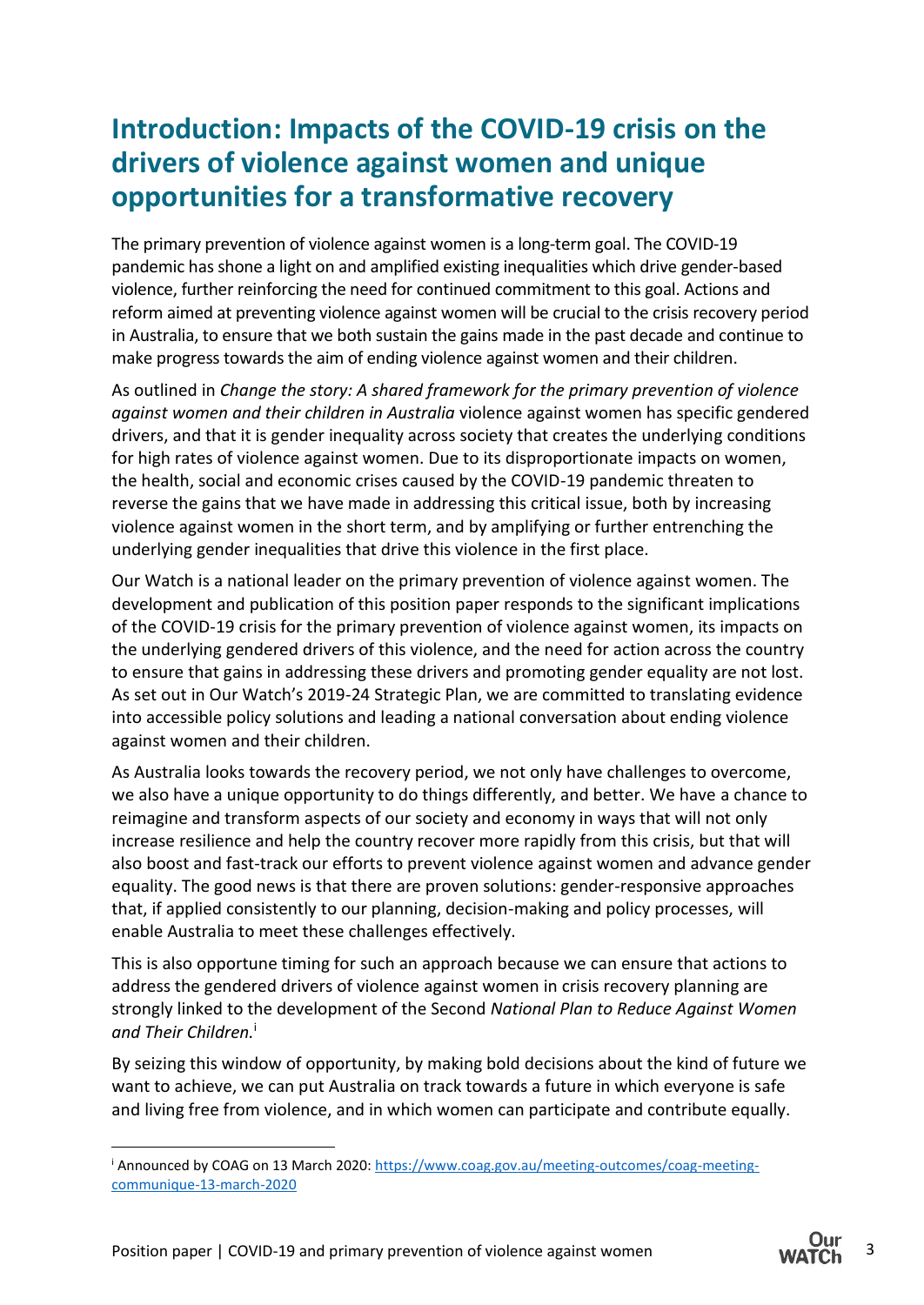## **Why primary prevention is central to crisis recovery**

*Change the story: A shared framework for the primary prevention of violence against women and their children in Australia* demonstrates how gender inequality sets the necessary social context in which violence against women occurs.

There are four particular expressions of gender inequality which consistently predict higher rates of violence against women (summarised as the 'gendered drivers' of violence against women):

- Condoning of violence against women
- Men's control of decision-making and limits to women's independence in public life and relationships
- Rigid gender roles and stereotyped constructions of masculinity and femininity
- Male peer relations that emphasise aggression and disrespect towards women

The drivers of violence against women arise from unequal and discriminatory institutional, social and economic structures, social and cultural norms, and organisational, community, family and relationship practices. Together, these structures, norms and practices create environments in which women and men are not considered equal, and violence against women is both more likely to happen, and more likely to be tolerated and even condoned.

Primary prevention is an approach that uses whole-of-population initiatives to address the drivers of violence against women. Change cannot be achieved at the individual level prior to, or in isolation from, a broader change in the underlying drivers of violence across communities, organisations and society as a whole.

Primary prevention includes initiatives that reach people where they live, work, learn and play, supported by political and institutional strategies including policy, legislation and regulation, that together can shift the social structures that enable, drive or effectively condone violence against women.

Primary prevention focuses on stopping violence before it starts. This is distinct from, but complements, early intervention and responses to violence against women.<sup>2</sup>

Primary prevention can help build long term community resilience and cohesion, through the promotion of gender equality and by addressing other intersecting forms of discrimination and disadvantage. This is why it is so critical to the COVID-19 crisis response and recovery and there are many opportunities to build prevention approaches into the work that governments across Australia are undertaking across social policy, public health planning, and economic measures.

## **The importance of taking an intersectional approach to primary prevention**

**Intersectionality** refers to the interconnections between systems and structures of inequality such as gender inequality, class inequality and racial inequality.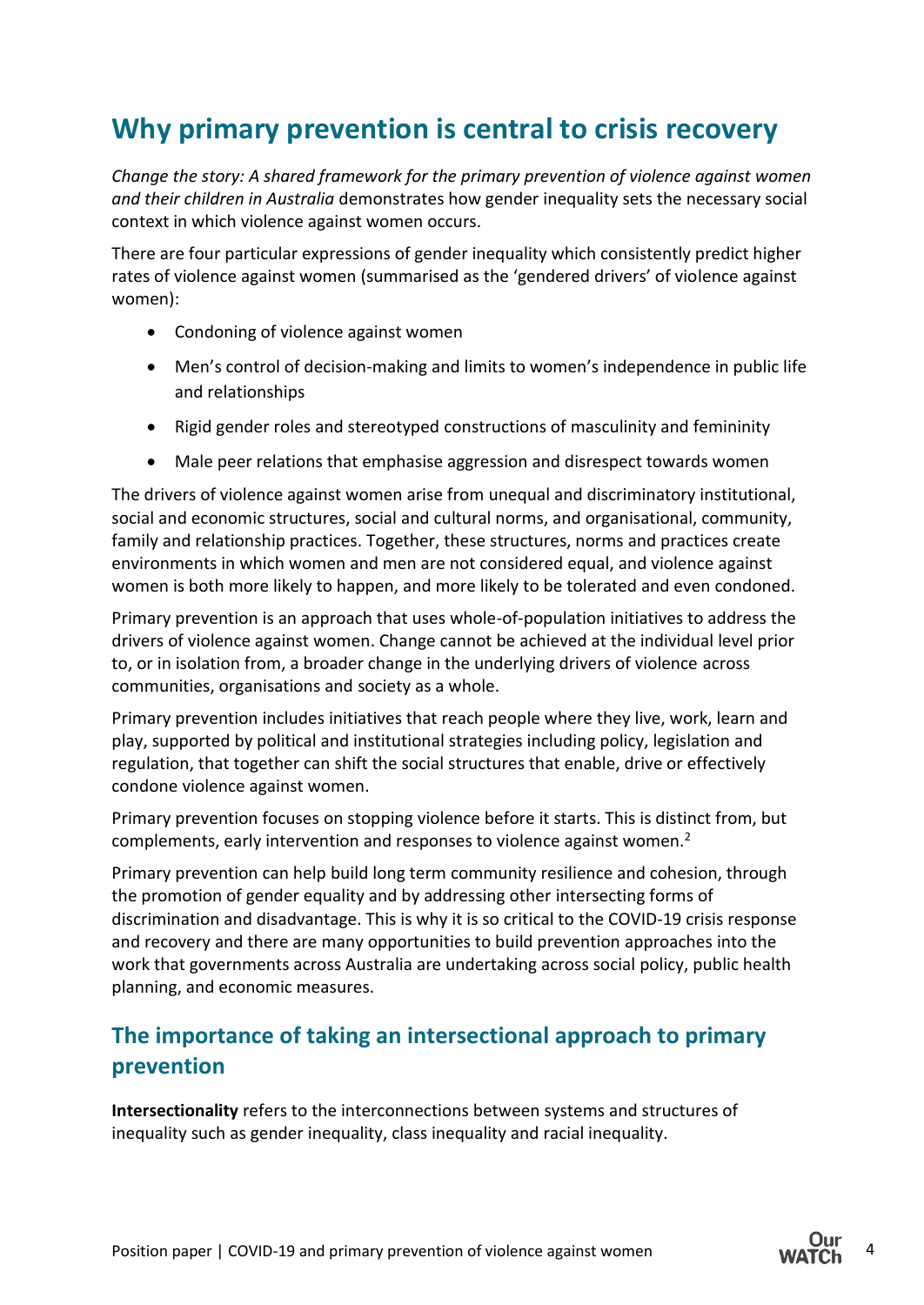*Change the story* shows that, while gender inequality is always influential as a driver of violence against women, it cannot be considered in isolation, nor is it experienced in the same way by every woman. Other forms of systemic social, political and economic inequality, discrimination and disadvantage influence and intersect with gender inequality at all levels of society and must also be considered and addressed in order to prevent violence against women.<sup>3</sup>

The Fourth Action Plan of the *National Plan to Reduce Violence against Women and Their Children* also points to the importance of taking an intersectional approach to the prevention of violence against women. It emphasises the need to consider gender inequality together with other forms of social discrimination and disadvantage, such as racism, classism, ageism, dispossession, homophobia, biphobia and transphobia. It points to the need to respect, listen and respond to women's diverse lived experiences; and to understand and address the way in which multiple forms of discrimination or inequality intersect to create disproportionate impacts across society.<sup>1</sup>

Because an intersectional approach focuses on the social systems and structures, norms and practices that contribute to discrimination and privilege, and influence perpetration and experiences of violence, it is an approach that can strengthen and improve the effectiveness of our overall primary prevention efforts.

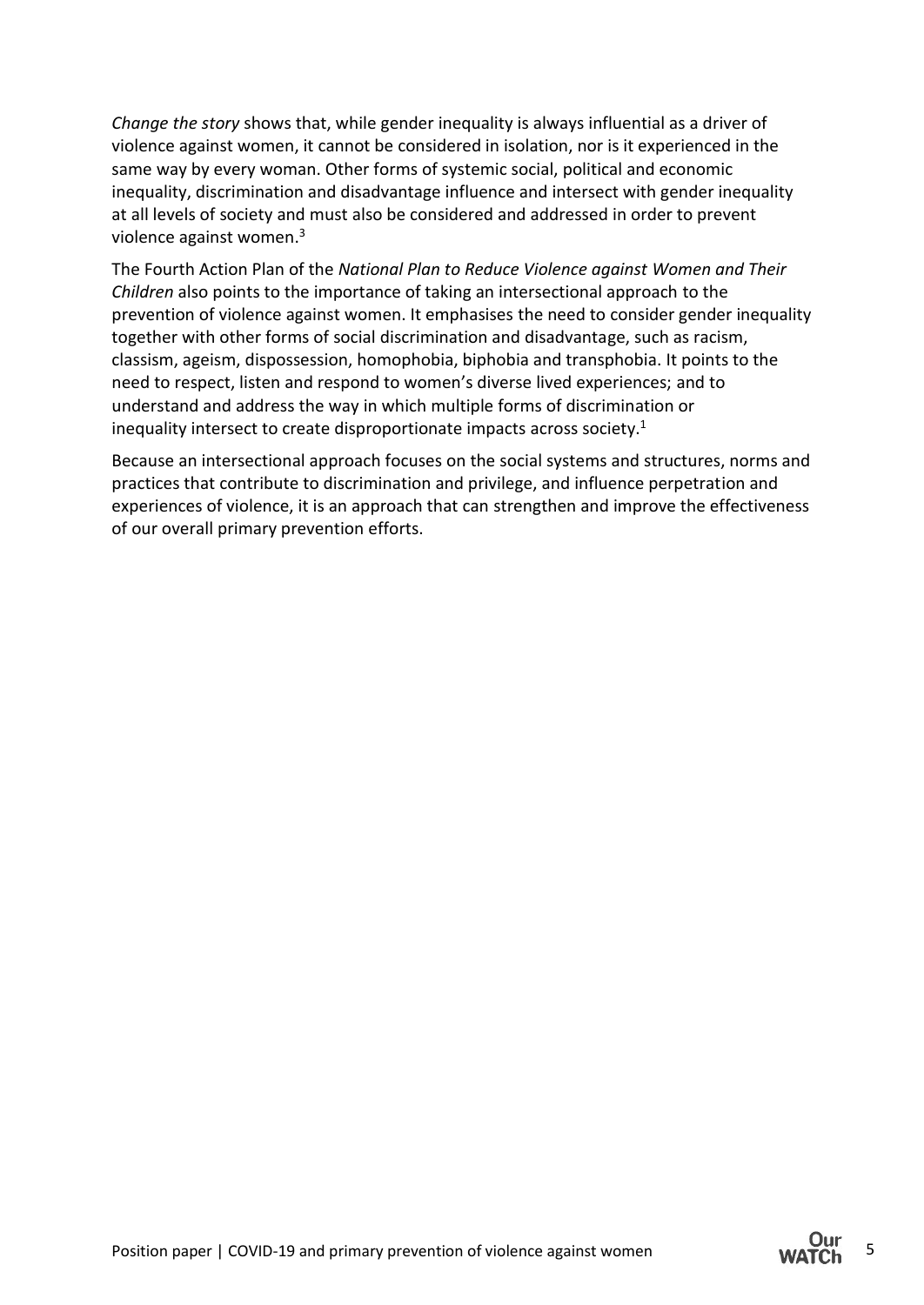# **Gendered impacts of COVID-19**

Like many other crises, COVID-19 is having specific and disproportionate health, social and economic impacts on women. These include:

- exacerbating women's experiences of violence
- placing predominantly female workforces onto the frontline of the crisis
- amplifying rigid gender roles
- increasing the burden of unpaid work borne by women
- reducing women's economic security
- impacting on women's health

These impacts are being felt severely in the short term and will continue to have mediumand long-term consequences for women. The Australian Government has acknowledged the need to address these disproportionate impacts signing on to a joint statement with ministers representing governments of 58 countries which states:

COVID-19 affects women and men differently. The pandemic makes existing inequalities for women and girls, as well as discrimination of other marginalised groups such as persons with disabilities and those in extreme poverty worse and risk impeding the realisation of human rights for women and girls. Participation, protection and potential of all women and girls must be at the centre of response efforts. These efforts must be gender-responsive and consider different impacts surrounding detection, diagnosis and access to treatment for all women and men.<sup>2</sup>

#### **Violence against women**

International and national evidence from previous disasters and crises identifies that violence against women often increases during and in the wake of these events.<sup>3</sup>

Situations of heightened stress, family disruption, social isolation, financial pressures, and disruption to people's usual personal and social roles can all compound or exacerbate the underlying gender inequalities that lead to violence against women. While such stressrelated factors do not in themselves cause violence against women, they can increase the severity and frequency of this violence.

Key areas of concern relating to violence against women in Australia during the pandemic, both while social distancing restrictions were at their strictest and as they loosen, include:

- Social distancing restrictions meant that women experiencing violence were isolating at home with their abusers with limited contact with social support networks. As restrictions lift and people can move around more freely, there is a risk that perpetration may increase as perpetrators use more controlling behaviours to reassert power and control
- Reduced access to services for women experiencing violence while isolating at home with their abuser, or in regional and remote areas due to restrictions on movement.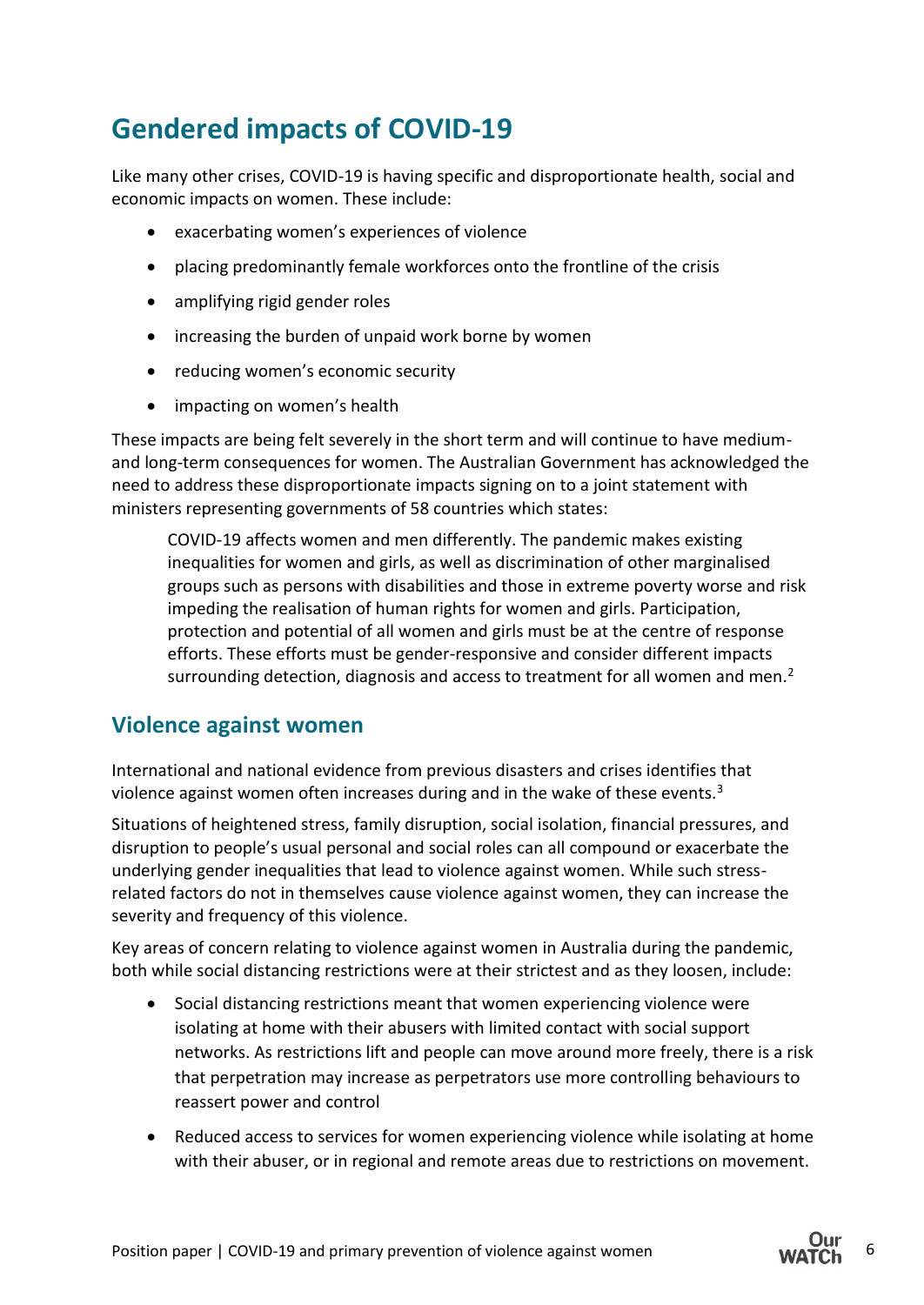As restrictions are progressively lifted, there will likely be increased rates of reporting as women who have been experiencing violence are able to access support. This may cause strain on response services if appropriate resourcing is not put in place

- It may be harder for women to leave an abusive partner because of economic impacts of the crisis (including job losses) which disproportionately effect women and may restrict their financial independence
- An increase in online abuse including image-based abuse<sup>4</sup>
- Intensified risks of work-related discrimination and sexual harassment perpetrated by colleagues through online means<sup>5</sup>, with many more people working from home, and reports of workplace abuse of workers in female-dominated customer service/public-facing roles such as healthcare and retail<sup>6</sup>
- Reduced oversight (formal and informal) in closed residential settings, increasing concerns about the risk of violence, abuse, neglect and exploitation for people with disability<sup>7</sup> and older people
- Increased reports of racism, particularly for women from Asian backgrounds<sup>8</sup>

## **Women on the frontline of the crisis**

The COVID-19 pandemic has highlighted and exacerbated inequalities in the workforce, with many women working on the frontline and providing essential services to the community during the crisis – overwhelmingly in occupations that have been traditionally undervalued and poorly paid.

Healthcare and community services, predominantly female industries, $9$  have been crucial to ensuring community wellbeing and preventing the spread of the virus. The majority of service staff at healthcare facilities (cleaners, caterers, laundry workers) are also female.<sup>10</sup>

Early childhood education and care have been identified as key services and remained open, meaning that workers (who are mostly women in low-paid roles)<sup>11</sup> are at an increased risk of contracting the virus due to close contact with children and families, and with associated precarity and uncertainty for the future of services. Schools were significantly disrupted, with education being delivered remotely for almost three months, highlighting the importance of the work that teachers (who are predominantly female) $^{12}$  do.

The gendered structural dynamics that characterise the Australian workforce, with 6 out of 10 Australians working in industries dominated by one gender, $13$  reflect gendered social norms. In particular, the kinds of care work that are overwhelmingly performed by women (and have been at the forefront of the response to COVID-19) are generally devalued and less well paid, while occupations in which men are concentrated are better paid and have a higher social status.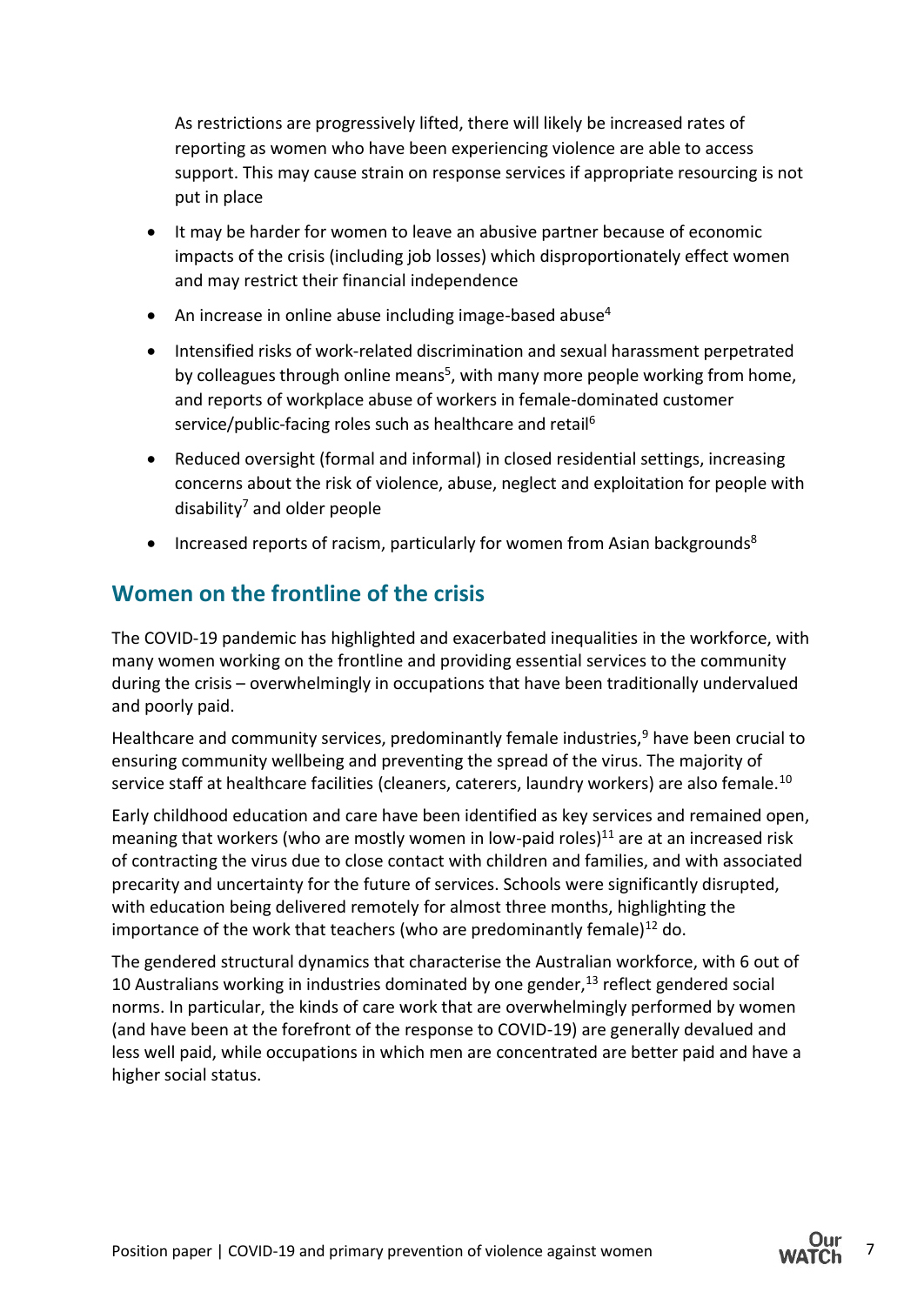#### **Gender roles and unpaid work**

We know from the evidence that rigid gender roles are one of the underlying drivers of violence against women. Given this, it is significant that evidence suggests that unequal gender norms and roles are often reinforced during disasters, because as these norms and power structures are reasserted, women and other groups can lose footing in the pursuit of equality.<sup>14</sup> Emerging evidence shows that the COVID-19 pandemic is having ramifications for gender roles in Australia, amplifying existing rigid attachments to these roles across society.

For example, during the first phase of the crisis, with many people confined to their homes, women undertook significantly more unpaid caring and domestic work, despite the fact that they were already undertaking a disproportionate amount of this labour prior to the crisis.<sup>15</sup> As the UN has pointed out, the crisis has "made starkly visible the fact that the world's formal economies and the maintenance of our daily lives are built on the invisible and unpaid labour of women and girls".<sup>16</sup>

Research on masculinities and disasters suggests that while the interruption of existing societal structures provides an opportunity to challenge existing roles and stereotypes of masculinity, there is more often a reassertion of and reversion to traditional and binarydriven gender roles during and immediately following disasters and times of crisis.<sup>17</sup> Additionally, the ways in which a crisis is managed and spoken about in public discourse often reflects and reinforces rigid gender roles and stereotypes of masculinity.<sup>18</sup> In turn this can reinforce the links between masculinity, violence, and aggression, contributing to narratives that condone or excuse men's violence.

#### **Women's economic security and paid work**

Increasing women's independence and economic security is a key component of work to prevent violence against women because it directly addresses one of the gendered drivers of this violence. In this context, it is of concern that the economic crisis associated with COVID-19 has created new threats to women's economic security.

The economic impacts of the crisis on the Australian workforce and businesses are significant and likely to be ongoing, both because of the long-term consequences of the economic shock and because some social distancing restrictions will need to continue in order to contain the virus. Evidence suggests that these impacts are gendered. Data from the Australian Bureau of Statistics shows that several industries that predominantly employ women have been most severely affected by business closures and social distancing restrictions, and women have experienced higher job losses than men.<sup>19</sup> Data also shows that women have borne the brunt of the increase in under-employment caused by the crisis.<sup>20</sup>

As identified by the Reserve Bank Governor, the Australian economy is experiencing the biggest economic contraction since the 1930s and the pandemic will have long-lasting effects on the economy.<sup>21</sup> The immediate impacts of the crisis on women's loss of employment and income, combined with the predicted global recession, could result in women's workforce participation declining overall over a longer period and ongoing negative impacts on women's economic security throughout their lives.

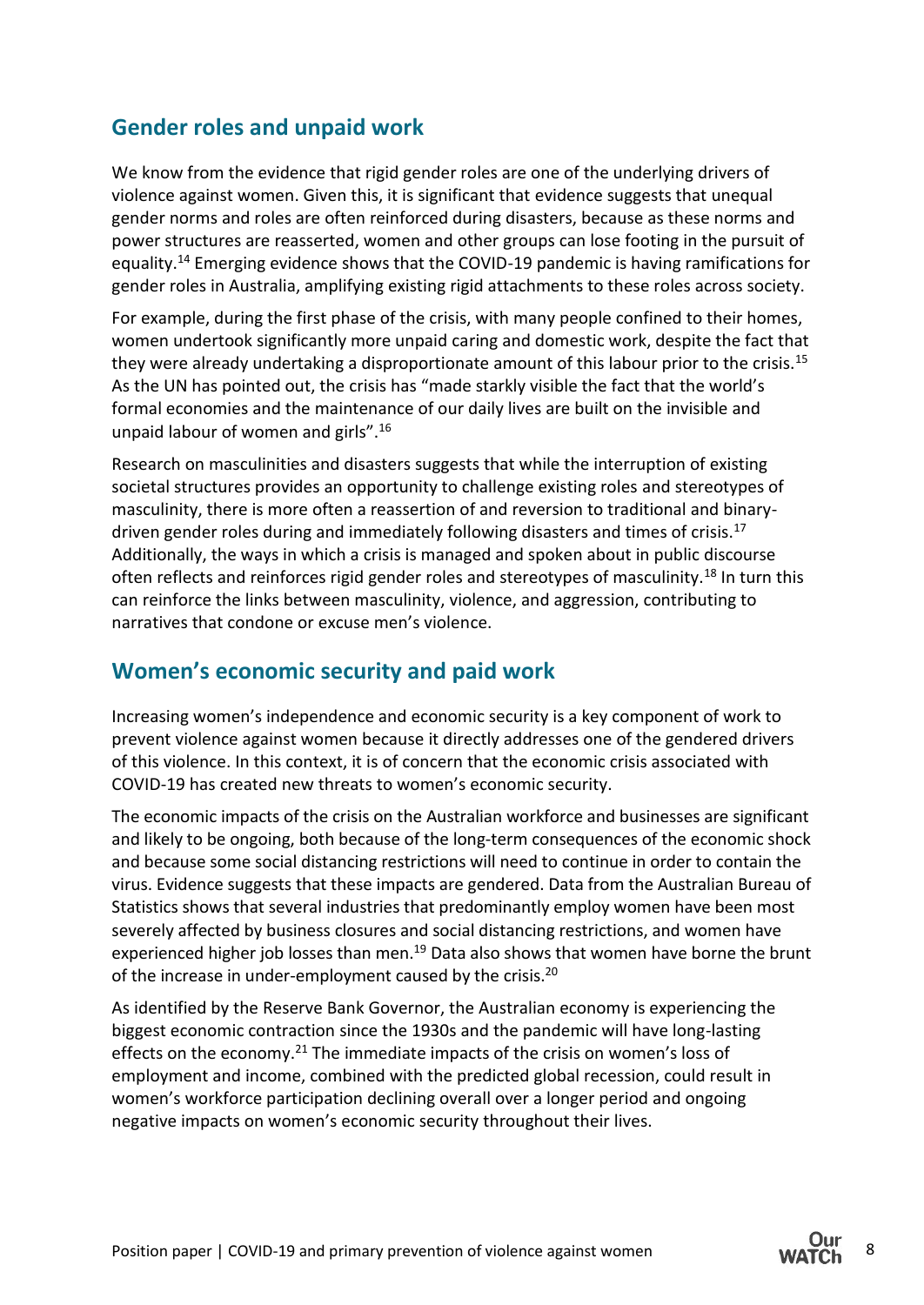Based on past experience and emerging international data, the UN has warned: "it is possible to project that the impacts of the COVID-19 global recession will result in a prolonged dip in women's incomes and labour force participation, with compounded impacts for women already living in poverty".<sup>22</sup> In Australia, as identified by the Australian Council of Social Services, "the people affected are disproportionately those who will struggle to re-establish their careers and incomes as the economy recovers: people in lowpaid and insecure jobs (mainly young people and women), of whom around a third are expected to those their jobs".<sup>23</sup>

#### **Women's health**

While Australia has to date been relatively successful in containing the health impacts of COVID-19, there are concerns about the potential for some related or ongoing health impacts on women.

Many women already experience a range of barriers to accessing healthcare, including women with disability, women in regional areas, and women on temporary visas who do not have access to Medicare. The crisis has raised concerns about further potential limitations to women's access to healthcare during the pandemic, or women being reluctant to access healthcare due to COVID-19, including regular health check-ups, as well as impacts of restrictions on elective surgery and access to sexual and reproductive healthcare.<sup>24</sup>

The availability of mental health services, given the increase in the number of people needing supports during the pandemic, and the ongoing impacts of the pandemic on mental health is also of concern. Women and girls in Australia have poorer mental health than men and boys, including higher rates of anxiety, depression and affective disorders, twice the rate of Post-Traumatic Stress Disorder and higher rates of self-harm and suicidal behaviour.25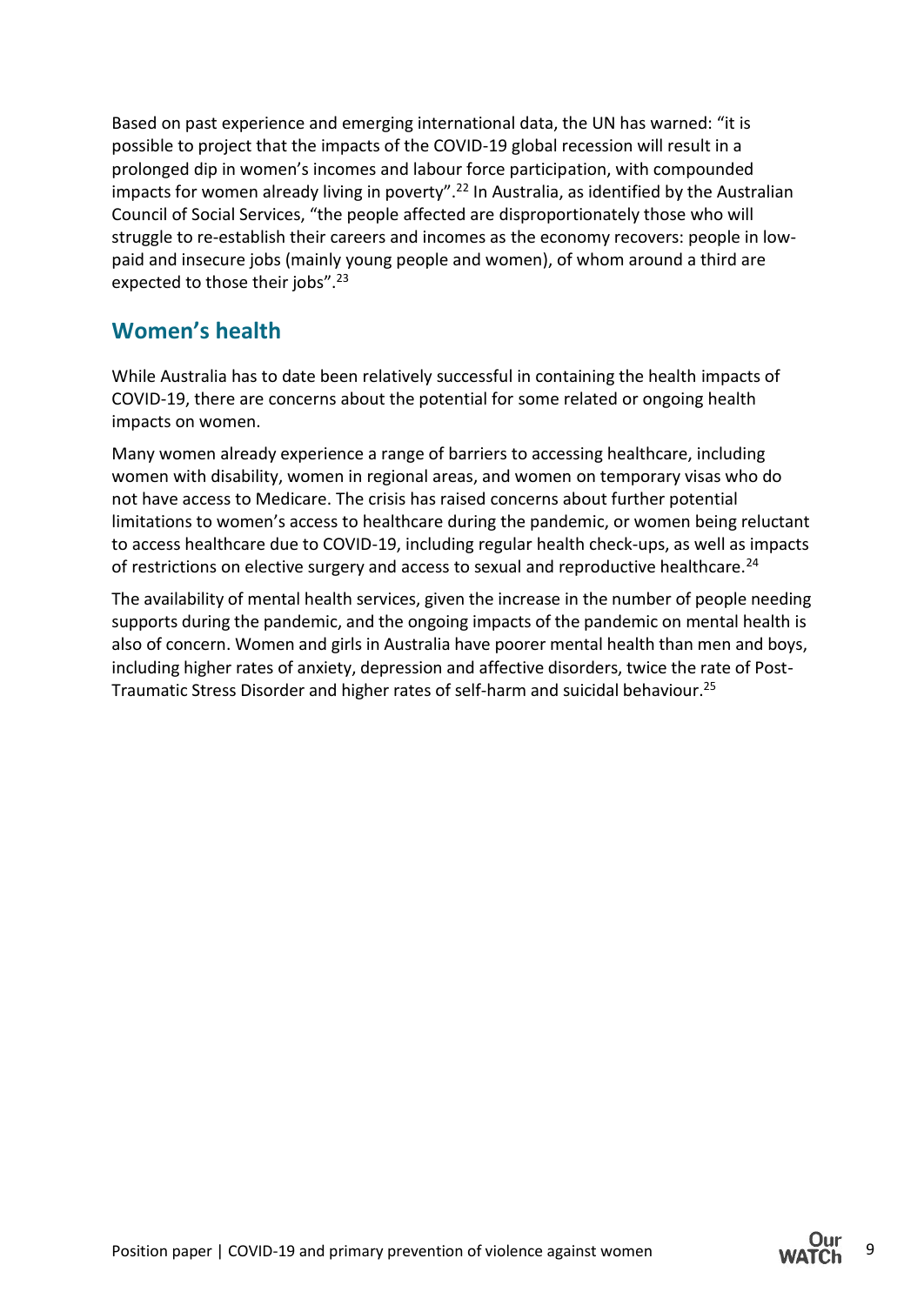# **Opportunities for a gender transformative recovery: Addressing the drivers of violence against women and promoting gender equality in crisis response and recovery planning**

Beyond addressing the immediate impacts of the crisis on women, governments across Australia have an opportunity to address the drivers of violence against women and support primary prevention by promoting gender equality in crisis response and recovery planning and actions.

In the context of COVID-19, the UN Working Group on Discrimination Against Women and Girls has said:

The key benchmark of any new policy must be that it does not deepen existing structural inequalities, or create new vulnerability, but rather ameliorates and creates new opportunities that are just and equitable…

The crisis is an opportunity to address structural inequalities and deficits that have consistently held women back, and to re-imagine and transform systems and societies. In order to fully comprehend the gendered impacts of the crisis, it is crucial to understand the structural discrimination underlying the emergency which is not only causing but exacerbating serious violations of women and girls' human rights.<sup>26</sup>

In Australia our shared national framework *Change the story* identifies the following actions that are essential for addressing the gendered drivers of violence against women:

- Promote and normalise gender equality in public and private life
- Challenge condoning of violence against women
- Promote women's independence and decision-making in public life and relationships
- Foster positive personal identities and challenge gender stereotypes and roles
- Promote broader social equality and address structural discrimination and disadvantage

Embedding these essential actions in crisis recovery planning can contribute to the prevention of violence at this critical time and promote gender equality and women's safety in the longterm. Linking this crisis recovery planning process to the development of the Second *National Plan to Reduce Against Women and Their Children*, will ensure a consistent approach to preventing violence against women in both the immediate context and over the longer term.

#### **Promote and normalise gender equality in public and private life**

An effective way to promote and normalise gender equality in public and private life, in this crisis recovery period is to establish processes for gender-responsive policy making. This approach assesses all public policy for its impact on women and includes an analysis of any differential impact on different groups of women in order to achieve a truly inclusive gender equality.27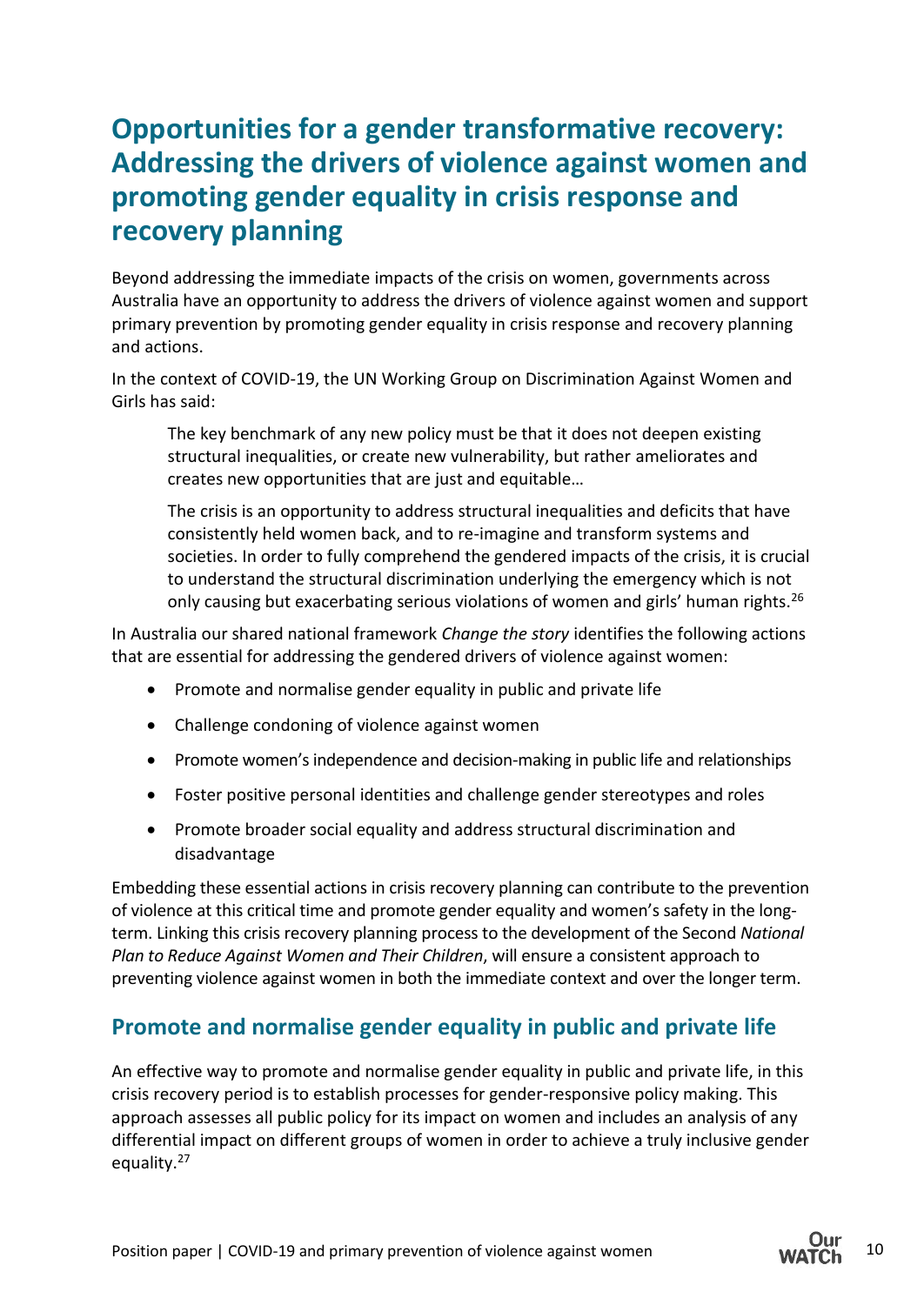Decisions made and taken by governments during the crisis and in the post-crisis period will have significant implications for all Australians. By **applying gender responsive policymaking and budgetingii processes to COVID-19 crisis planning and decision-making**, governments can effectively address gender inequalities across Australian society and change the broad and underlying conditions that produce and support violence against women. Further, by integrating intersectional analysis, gender responsive policy-making and budgeting processes can support efforts to address the intersecting drivers of violence against women. For example, understanding the ways in which racism and sexism intersect, and the ways in which laws, policies, economic measures, and organisational and institutional practices can have discriminatory impacts on Aboriginal and Torres Strait Islander women, can inform more effective strategies to address the specific drivers of violence against Indigenous women.

Using these tools, fiscal and other policy levers can address gender inequalities and support important primary prevention actions including, for example, by promoting women's independence and decision-making and challenging gender stereotypes.

Specific actions to apply gender responsive policy-making and budgeting in the crisis and post-crisis period could include:

- Ensure the design of economic stimulus packages and social assistance programs is informed by the use of a gender lens, and intersectional gender analysis,  $\ddot{m}$  to ensure the benefits of these measures are fairly distributed and address inequalities
- Continue to draw on the gender expertise within the bureaucracy, for example through Offices for Women, and where necessary complement this with additional capacity including from civil society to support gender analysis of crisis response and recovery planning, and gender responsive policy-making

Connected to this is the importance of **collecting sex and gender disaggregated data to inform policy making and monitor gender equality outcomes during the crisis and postcrisis period**. Our Watch's work on monitoring Australia's progress towards primary prevention highlights the importance of conducting national, ongoing, periodic monitoring of progress, using relevant, consistent measures and indicators. Future reports or results of such monitoring may provide valuable insight into the medium and long-term impacts of the COVID-19 crisis,<sup>28</sup> however the availability of disaggregated data is critical to enable this assessment.

Governments **can ensure women's equal representation in all COVID-19 response planning**  and decision making, in line with a key recommendation from the UN Secretary General.<sup>29</sup>

ii **Gender responsive budgeting** "identifies potential opportunities to advance gender equality through a government's budgetary expenditures, allocations and taxation. It aims to assess where policies proposed in a budget will benefit or disadvantage individuals based on their gender, and identify where changes can be made to promote greater gender equality" (Equality Rights Alliance (2020) *Analysing the Gap Policy Paper: Opportunities to improve gender equality in Australia's public policy processes*)

Gender responsive budgeting is supported by **gender responsive policy-making**, which applies a gender analysis to policy processes beyond those associated with revenue, expenditure and budget development.

iii An **intersectional analysis** examines the impacts intersecting systems and structures of inequality have on people who are affected by multiple types of disadvantage, discrimination and oppression, and those who have different types and levels of privilege and power.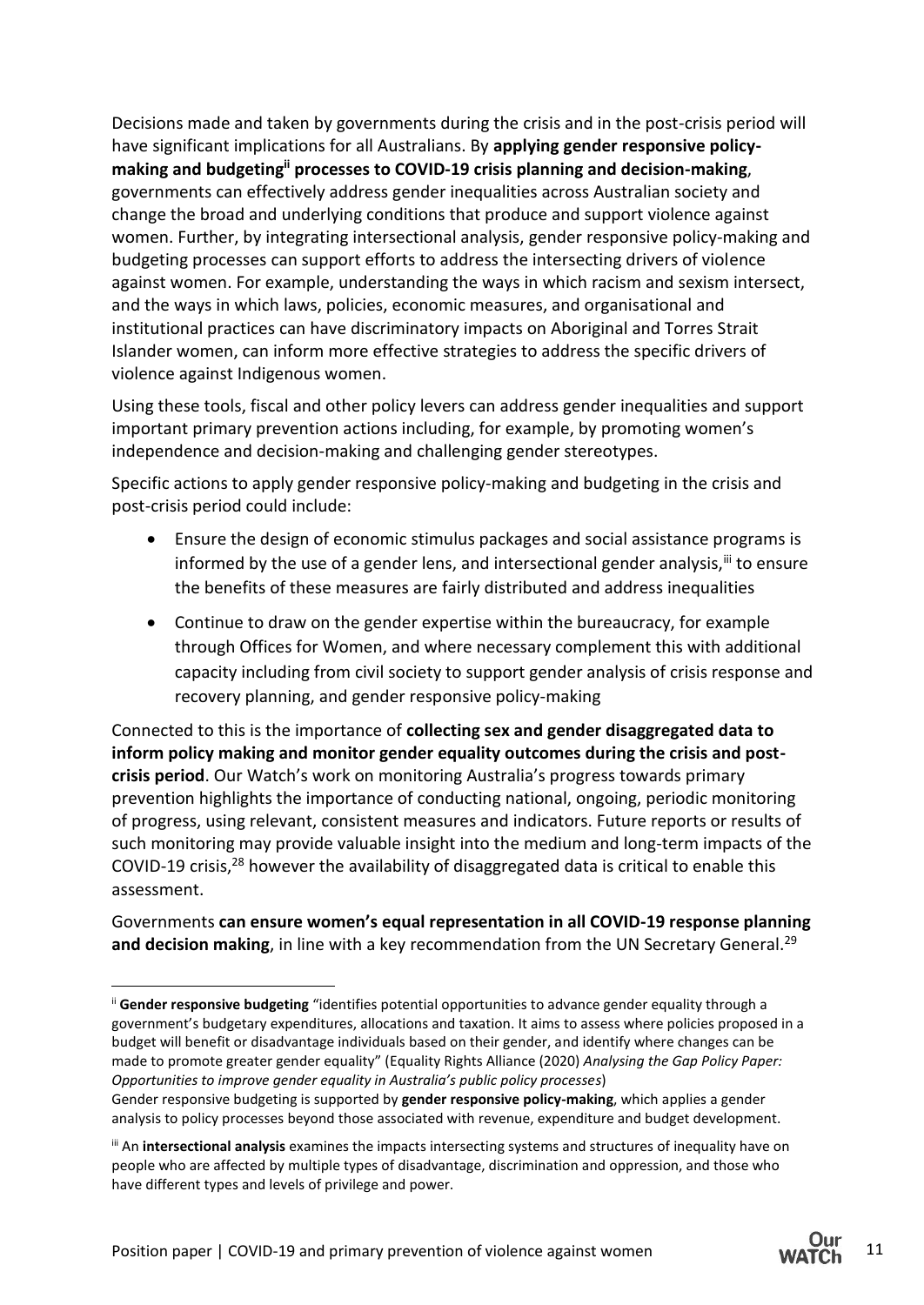This is a critical action to support women's social, economic, cultural and political participation, particularly in decision-making.<sup>30</sup> The joint statement on promoting gender responsiveness in the COVID-19 crisis, signed by Australia, sets out a commitment to this action:

We support the active participation and leadership of women and girls at all levels of decision-making, including at community level, through their networks and organisations, to ensure efforts and response are gender-responsive and will not further discriminate and exclude those most at risk.<sup>31</sup>

Finally, increasing the involvement of **women's and specialist violence against women organisations, including organisations working with women affected by multiple kinds of discrimination and disadvantage, in decision-making**, is critical, in line with recommendations internationally from the United Nations and locally from the National Women's Alliances.<sup>32</sup> A commitment to this approach will help enable the development of gender responsive approaches that consider the specific needs of all women and draw on the expertise of those who face multiple barriers in times of disaster.<sup>33</sup> In order to take an effective intersectional approach it is crucial that organisations specialising in working with women affected by multiple kinds of discrimination and disadvantage are involved in decision-making across a broad range of social policy measures.<sup>34</sup>

Supporting this work may include resourcing women's and specialist violence against women organisations to undertake consultation, research, policy and program development to inform and support government planning and decision-making in the crisis and post-crisis period. Governments can also enable this by involving these organisations in formal mechanisms, such as advisory groups, to involve women's and specialist organisations in planning and decision-making.

In order to meaningfully engage Aboriginal and Torres Strait Islander communities and organisations in decision-making, it is critical that governments **prioritise principles of Indigenous self-determination and commit resources to communities**. <sup>35</sup> Self-determination is recognised as a key principle for prevention in practice in *Changing the picture: A national resource to support the prevention of violence against Aboriginal and Torres Strait Islander women and their children* and will be critical to prevent violence against Aboriginal and Torres Strait Islander women in the medium and long term. The Fourth Action Plan also makes clear that, solutions to address violence must effectively engage and equip Aboriginal and Torres Strait Islander women in decision-making processes that affect their lives",<sup>36</sup> and that "Indigenous peoples must be acknowledged as equal and indispensable partners in designing policy and legislative frameworks that enable diverse solutions, and for Aboriginal and Torres Strait Islander communities to determine their own futures, on their own terms".<sup>37</sup>

To support self-determination for Aboriginal and Torres Strait Islander communities in the context of COVID-19, governments can increase resourcing to peak bodies, and support and expand specialist Aboriginal and Torres Strait Islander organisations and initiatives to respond to the crisis and prevent violence.<sup>38</sup> Another key action would be to increase the representation of Aboriginal and Torres Strait Islander women in relevant decision-making forums and bodies during the crisis and post-crisis period.39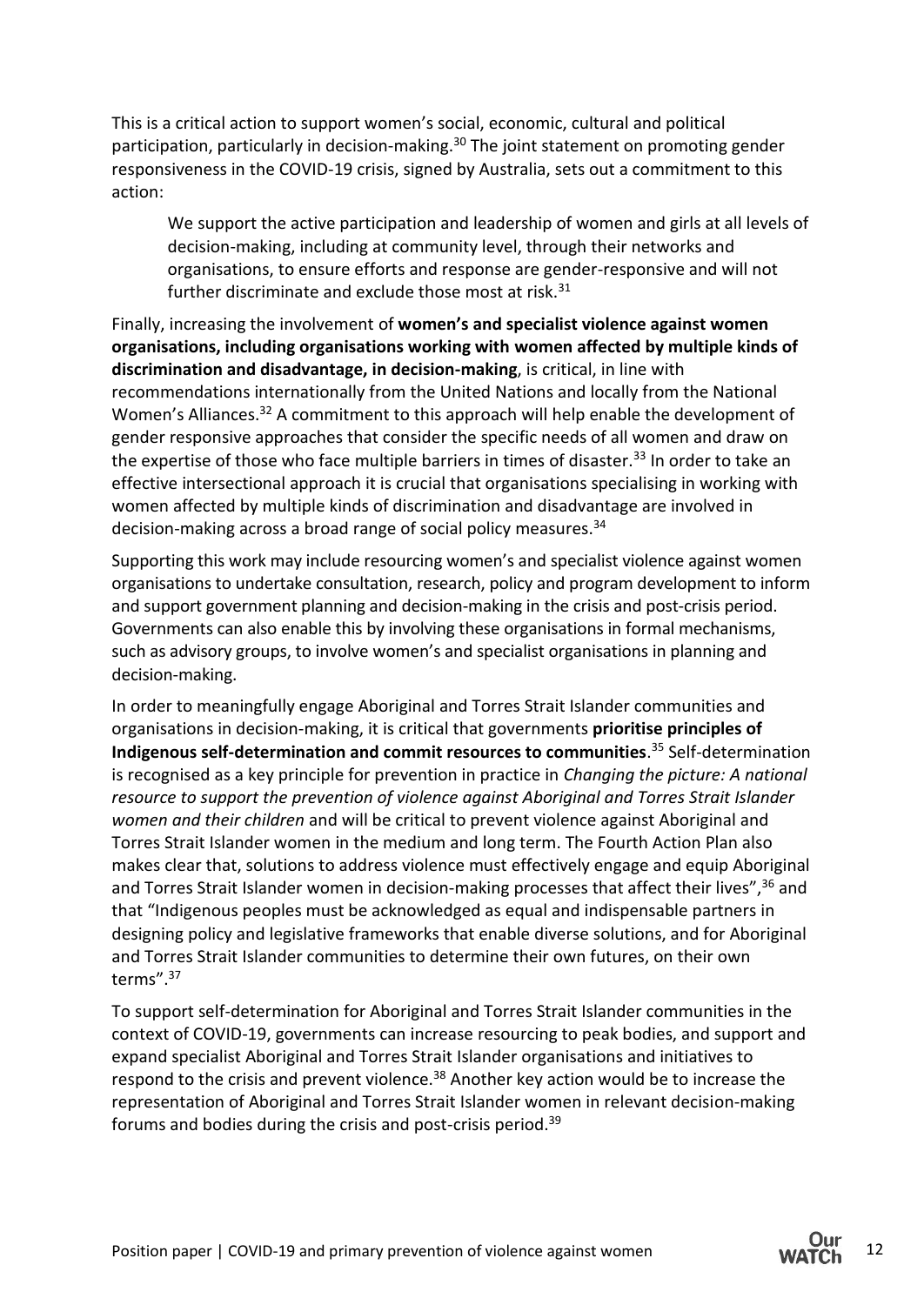### **Challenge condoning of violence against women**

There is a renewed opportunity, with increased awareness and public discourse about violence against women during the crisis, to challenge the condoning of violence against women. This includes challenging narratives that, for example, suggest that men being under stress or pressure is what leads to their violence. By challenging such messages, which tend to be even more common during crises, we can avoid framing the issue in a way that reinforces, amplifies and entrenches the existing tendency to condone violence against women within our society.

Key measures may include:

- Continue to use strong messaging that violence against women is always unacceptable, that stress does not cause or justify violence, and that the crisis is not an excuse for violence, as exemplified in Our Watch's *[No Excuse for Abuse](http://noexcuseforabuse.org.au/No-Excuse/Home)* campaign
- Ensure that measures to address violence against women are informed by an evidence-based understanding of the dynamics of violence and continue to have a focus on the gendered nature of violence and its impacts

Violence against women can be condoned both through widely-held beliefs and attitudes (social norms) and through legal, institutional and organisation structures and practices that reflect and reinforce them.<sup>40</sup> *Change the story* shows it is critically important to **challenge the condoning of violence against women, including by reforming systems** that, in their operation, may justify, trivialise, excuse or downplay violence against women, or blame the victim of violence.

Further, **addressing expected increases in violence against women during the pandemic** is critical to longer term prevention efforts. Early intervention and response efforts can and do have important preventative effects: stopping signs of violence from escalating, preventing a recurrence of violence, or reducing longer-term harm. They also provide the foundation for primary prevention efforts, by sending a society-wide message that violence is not acceptable, establishing perpetrator accountability, and protecting women and their children from further violence.<sup>41</sup>

Key actions could include:

- Continue to consult with organisations that respond to and intervene in violence against women to ensure that appropriate resourcing, supports and reforms are in place during the crisis and in the post-crisis period to support women experiencing violence and leaving violent relationships
- Urgently implement reforms to the family law system which prioritise the safety of women and their children, informed by the Women's Legal Services Australia *Safety First* Plan
- Implement all recommendations from the Australian Human Rights Commission's *Respect@Work: Sexual Harassment National Inquiry Report*
- Implement the recommendations set out in the position paper on *The Status of Women and Girls with Disability in Australia,* published by Disabled People's Organisations Australia and the National Women's Alliances<sup>42</sup>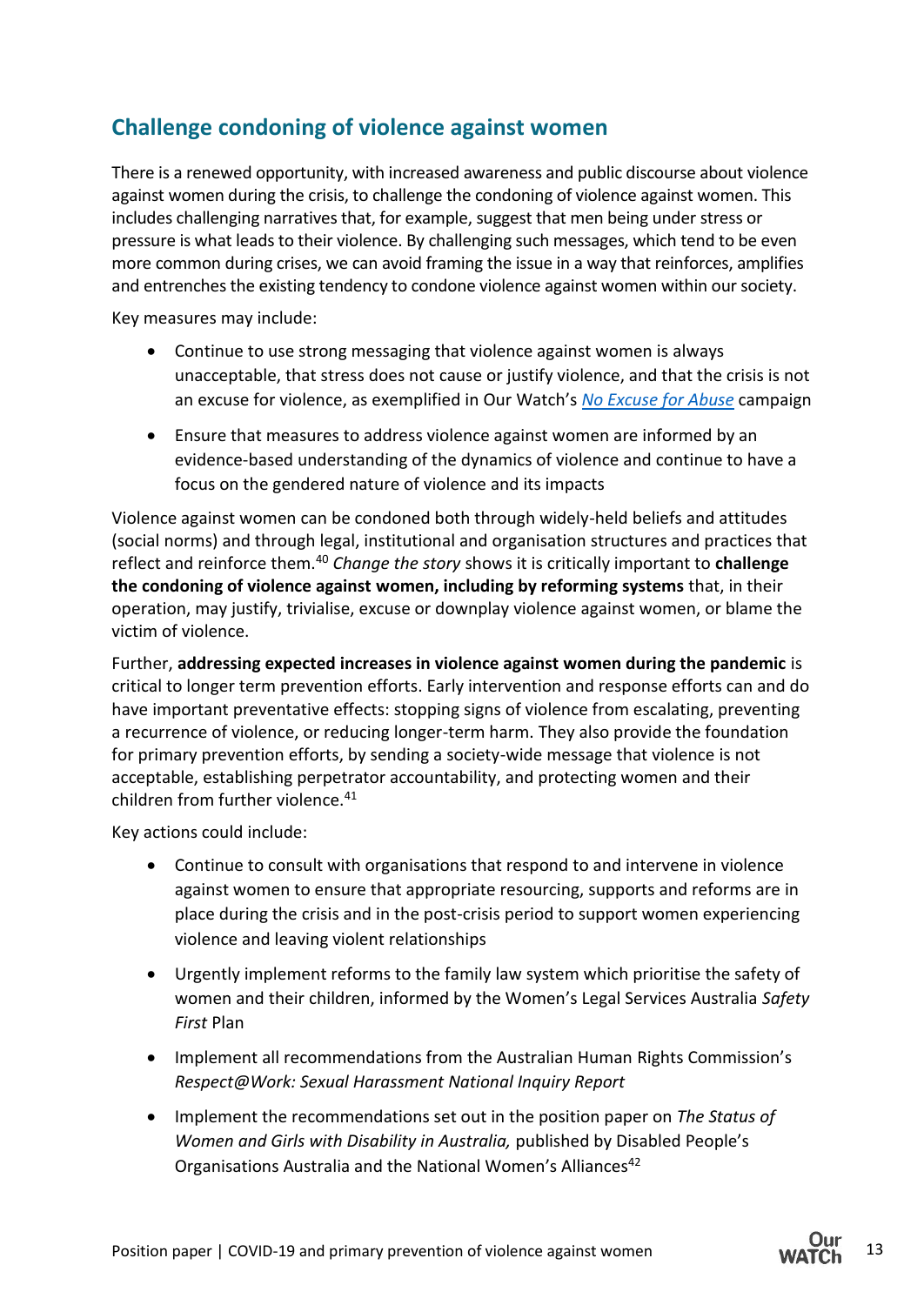- Commit sustained funding to specialist organisations that are responding to and intervening in violence against women, including Aboriginal community controlled organisations and organisations led by women with disability and migrant women
- Ensure that the Second National Plan to Reduce Violence against Women and their Children takes a holistic approach across the entire spectrum of primary prevention, early intervention and response

## **Promote women's independence and decision-making in public life and relationships**

The post-crisis recovery planning processes currently underway nationally can strengthen women's economic security, independence, economic participation, and decision-making in public life, all of which are measures that help address the gendered drivers of violence against women.

**Economic stimulus measures provide an opportunity to promote gender equality**. Key actions could include:

- Ensure a gender analysis is undertaken on proposed economic stimulus measures and that such measures do not disproportionately preference men's employment and economic security over women's
- Identify opportunities to advance gender equality through economic stimulus measures, such as procurement policies that require gender equality in employment for major infrastructure and other projects initiated as part of economic stimulus strategies

**Supporting women's employment in crisis recovery planning is crucial to support women's economic security**. Key actions could include:

- Apply a gender lens to industrial relations reforms to ensure any proposed reforms improve and promote women's rights at work, increase security in employment, and address women's circumstances and working patterns
- Consider options for reform to ensure the provision of affordable early childhood education and care in the long-term
- As large employers, governments can play a leading role in taking action and modelling good practice on supporting women's employment
- Identify opportunities to embed gender equality measures in government procurement and grant and funding agreements

Additionally**, strategies can be developed to value and fairly remunerate those working in feminised industries**, which have been traditionally under-valued and poorly remunerated but during the crisis newly understood as critical to our communities. There is an opportunity to harness this overdue recognition and develop strategies to permanently increase the perceived value of feminised industries, both in community attitudes and the structures that govern pay and conditions for workers.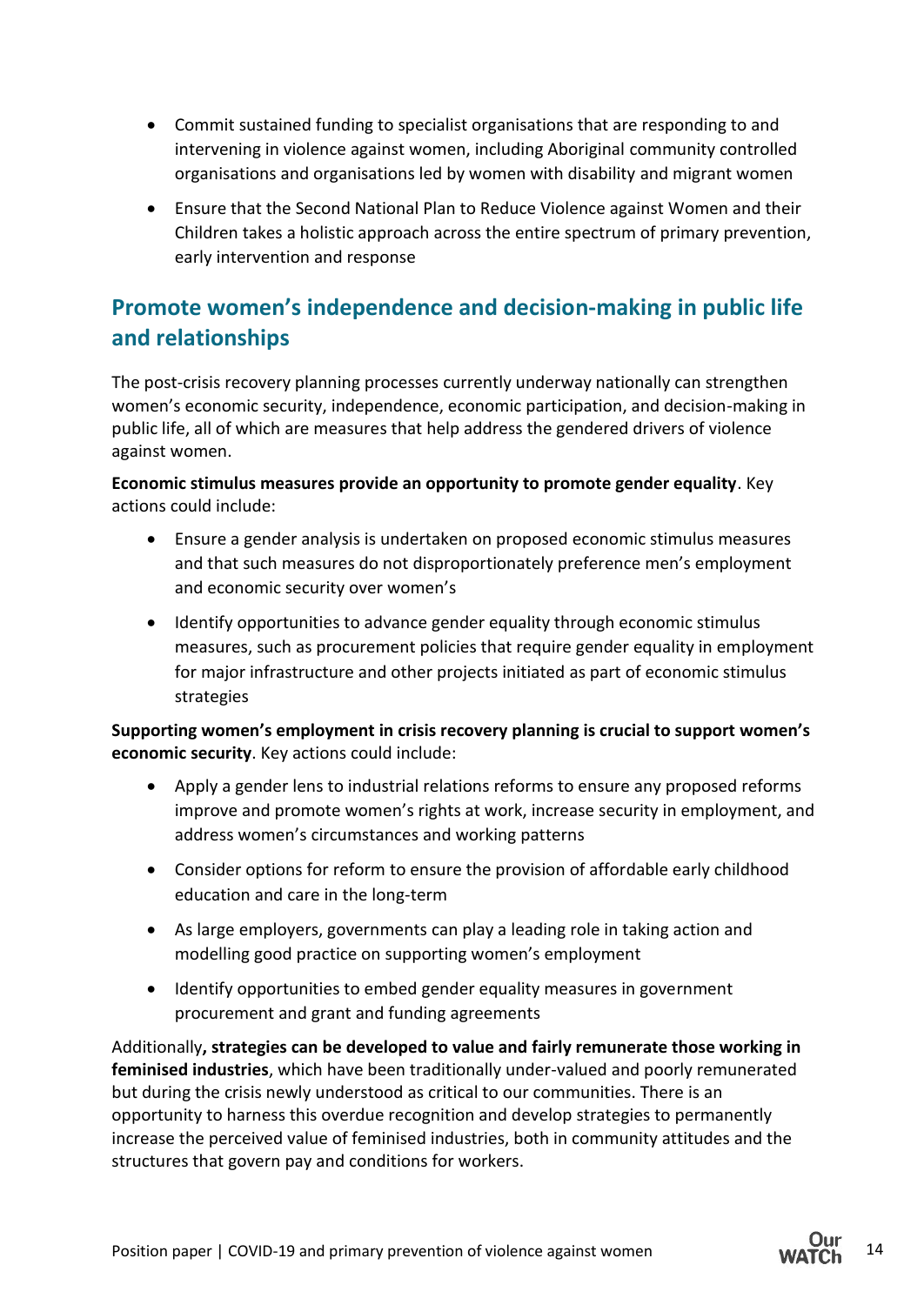**A gender lens can be applied to social security and other areas of policy** to ensure that new measures introduced in response to the crisis are effective in helping to reduce the numbers of women living in poverty and supporting financial security and independence for women throughout their life course.

## **Foster positive personal identities and challenge gender stereotypes and roles**

In public messaging, governments and civil society can challenge gender stereotypical constructions of men and women in and include examples of a broad range of positive personal identities and roles.

**Promoting and supporting gender-equitable domestic and parenting practices** is key to challenging rigid gender stereotypes and roles. Key actions can be taken to increase the value placed on women's unpaid domestic labour and care, which are under-valued on the basis of rigid gender roles. Public policy measures may include:

- Account for unpaid domestic and caring work in national accounts alongside GSP and other measures of formal economic activity
- Assess the impact of public policy and spending measures on women's unpaid work
- Identify and implement measures to reduce the economic burden on women engaged in unpaid work, such as relief for utility bills
- Review access for all workers to paid leave for family and community caring responsibilities

A further action to challenge stereotyped roles would be to review and reform Commonwealth paid parental leave entitlements to extend the period that parents can access entitlements for and improve the sharing of childcare between women and men. This work could draw on international models to inform enhancements to the Australian system.

## **Promote broader social equality and address structural discrimination and disadvantage**

Both *Change the story*, and the Fourth Action Plan identify the need to address intersecting forms of inequality, recognising that gender inequality cannot be separated from other forms of inequality.

Key actions in the COVID-19 crisis recovery include:

• Challenge racism and all discrimination against Aboriginal and Torres Strait Islander women and women of colour, including through public messages, campaigns and social marketing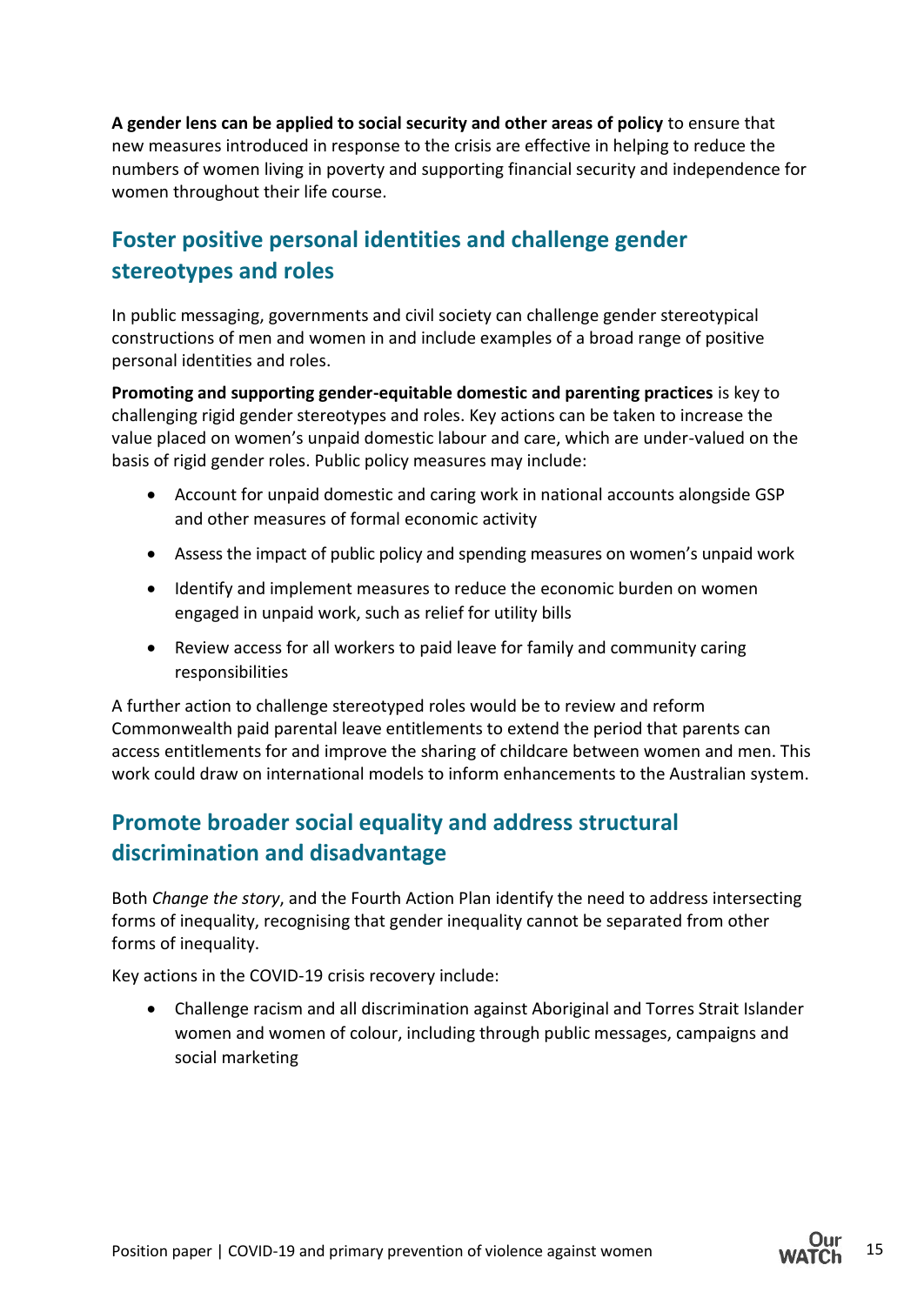- Challenge ableism<sup>iv</sup> and exclusion of women with disability including by increasing access to support, the social security safety net, health, education and human services, accessible information, assistive technology and participation in the community<sup>43</sup>
- Address systemic barriers to equal access to services and supports including for Aboriginal and Torres Strait Islander women, women on temporary visas, and women with disability. This includes increasing resourcing to the Aboriginal community controlled sector to support its work in responding to the crisis and supporting Aboriginal people's health and wellbeing; ensuring that people on temporary visas, particularly women experiencing violence, have access to services;<sup>44 45</sup> and embedding cultural safety in service delivery, including by involving women experiencing multiple forms of discrimination and disadvantage in service planning and decision-making

<sup>&</sup>lt;sup>iv</sup> The belief and practice that people with disability are less worthy or valued than people without disability. Abelism contributes to the inequality, disadvantage and marginalisation of people with disability, and is a driver of violence against people with disability (C. Frohmader and T. Sands. (2015). 'Australian Cross Disability Alliance (ACDA) Submission to the Senate Inquiry into violence, abuse and neglect against people with disability in institutional and residential settings'). For women with disability, ableism intersects with gender inequality to increase the risk, severity and impact of gendered violence, as well as create additional unique forms of violence. Interventions that challenge the ableist norms, practices and structures which drive violence against women with disability must be prioritised. (Our Watch and Women with Disabilities Victoria (2020) *Prevention of violence against women and girls with disabilities: a review of the literature*, unpublished)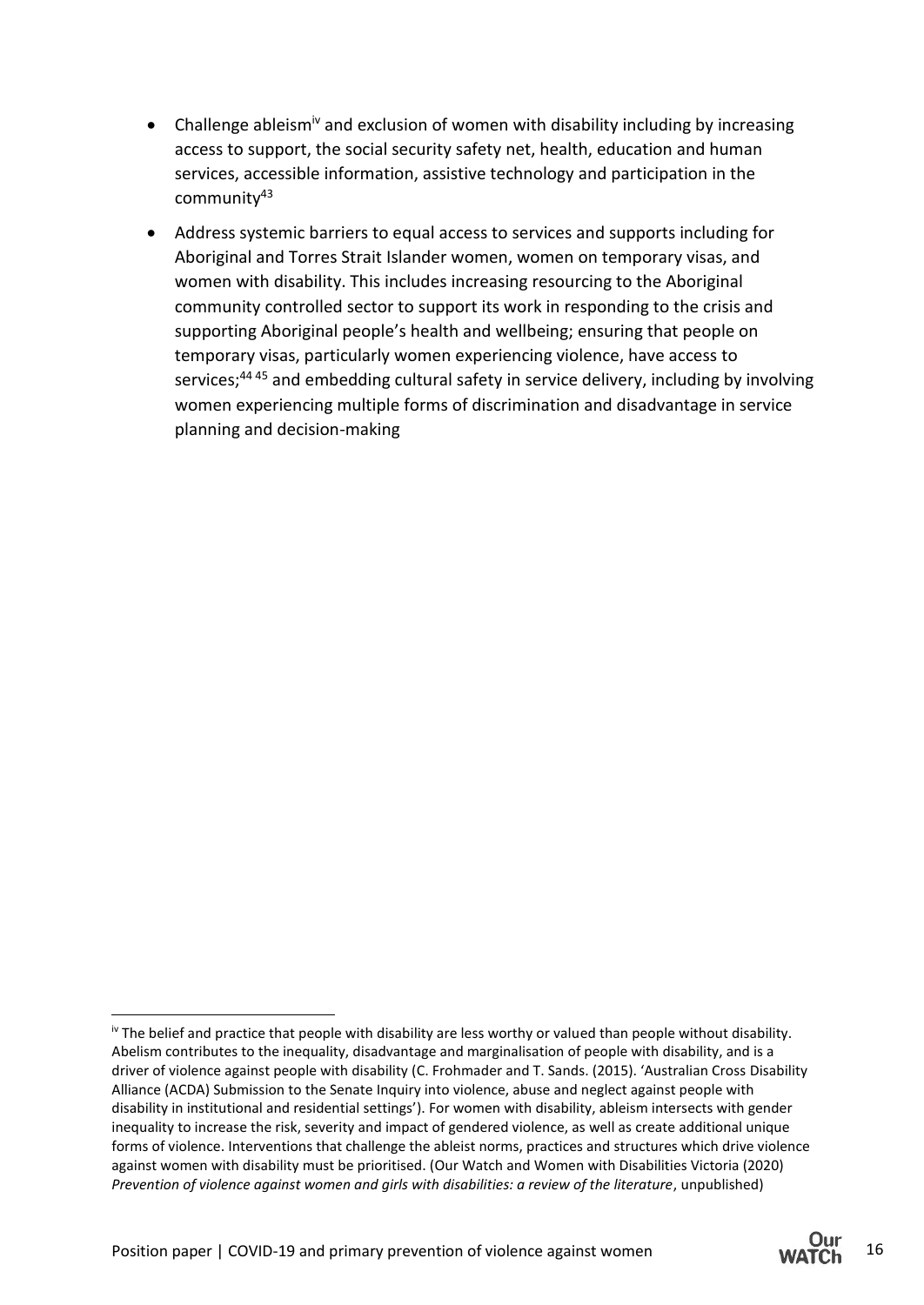# **Conclusion**

This position paper has emphasised the unique opportunities presented by the current crisis, to advance work on primary prevention of violence against women and the benefits of developing a bold, transformative recovery strategy that maximises community resilience and helps deliver a safer and more gender equal future for all.

Through advancing the essential actions outlined in *Change the story* as part of our response to the COVID-19 crisis we can contribute to the prevention of violence at this critical time and promote gender equality and women's safety in the long-term.

## **Endnotes**

<sup>1</sup> Council of Australian Governments, Fourth Action Plan of the National Plan to Reduce Violence against Women and their Children 2010-2022, 26.

 $^2$  Joint press statement. (6 May 2020). 'Protecting sexual and reproductive health and rights and promoting gender-responsiveness in the COVID-19 crisis', accessed: [https://www.dfat.gov.au/news/media](https://www.dfat.gov.au/news/media-release/protecting-sexual-and-reproductive-health-and-rights-and-promoting-gender-responsiveness-covid-19-crisis)[release/protecting-sexual-and-reproductive-health-and-rights-and-promoting-gender-responsiveness-covid-](https://www.dfat.gov.au/news/media-release/protecting-sexual-and-reproductive-health-and-rights-and-promoting-gender-responsiveness-covid-19-crisis)[19-crisis](https://www.dfat.gov.au/news/media-release/protecting-sexual-and-reproductive-health-and-rights-and-promoting-gender-responsiveness-covid-19-crisis)

<sup>3</sup> A Peterman et al, Centre for Global Development. (April 2020). 'Working Paper 528: Pandemics and Violence against Women and Children'; International Federation of Red Cross and Red Crescent Societies. (2015). *Unseen, unheard: Gender-based violence in disasters. Global study*; Gender and Disaster Pod, an initiative of Women's Health Goulburn North East and Women's Health in the North: <https://www.genderanddisaster.com.au/>

<sup>4</sup> Anastasia Powell and Asher Flynn. (3 June 2020). 'Reports of "revenge porn" skyrocketed during lockdown, we must stop blaming victims for it'. Retrieved from: [https://theconversation.com/reports-of-revenge-porn](https://theconversation.com/reports-of-revenge-porn-skyrocketed-during-lockdown-we-must-stop-blaming-victims-for-it-139659)[skyrocketed-during-lockdown-we-must-stop-blaming-victims-for-it-139659](https://theconversation.com/reports-of-revenge-porn-skyrocketed-during-lockdown-we-must-stop-blaming-victims-for-it-139659)

<sup>5</sup> Shalailah Medhora (22 April 2020) "eSafety office records 340% spike in complaints as coronavirus impacts online behaviour". Retrieved from: [https://www.abc.net.au/triplej/programs/hack/complaints-esafety](https://www.abc.net.au/triplej/programs/hack/complaints-esafety-increase-341-percent-because-coronavirus/12174654)[increase-341-percent-because-coronavirus/12174654](https://www.abc.net.au/triplej/programs/hack/complaints-esafety-increase-341-percent-because-coronavirus/12174654)

<sup>6</sup> Abbey Dinham (6 April 2020) 'Minister slams 'unacceptable' abuse of healthcare workers wearing uniforms in public'. Retrieved from: [https://www.sbs.com.au/news/minister-slams-unacceptable-abuse-of-healthcare](https://www.sbs.com.au/news/minister-slams-unacceptable-abuse-of-healthcare-workers-wearing-uniforms-in-public)[workers-wearing-uniforms-in-public.](https://www.sbs.com.au/news/minister-slams-unacceptable-abuse-of-healthcare-workers-wearing-uniforms-in-public) Anastasios Hadjisolomou (5 June 2020) Abuse of shopworkers is on the rise – coronavirus brought it to our attention and now we need to act. Retrieved from: [https://theconversation.com/abuse-of-shopworkers-is-on-the-rise-coronavirus-brought-it-to-our-attention](https://theconversation.com/abuse-of-shopworkers-is-on-the-rise-coronavirus-brought-it-to-our-attention-and-now-we-need-to-act-139620)[and-now-we-need-to-act-139620](https://theconversation.com/abuse-of-shopworkers-is-on-the-rise-coronavirus-brought-it-to-our-attention-and-now-we-need-to-act-139620)

<sup>7</sup> Royal Commission into Violence, Abuse, Neglect and Exploitation of People with Disability. (26 March 2020). 'Statement of Concern – The response to the COVID-19 pandemic for people with disability'. Retrieved from: [https://disability.royalcommission.gov.au/publications/statement-concern-response-covid-19-pandemic](https://disability.royalcommission.gov.au/publications/statement-concern-response-covid-19-pandemic-people-disability)[people-disability](https://disability.royalcommission.gov.au/publications/statement-concern-response-covid-19-pandemic-people-disability)

<sup>8</sup> Australian Human Rights Commission. (8 April 2020). 'Racism undermines COVID-19 Response'. Retrieved from[: https://www.humanrights.gov.au/about/news/racism-undermines-covid-19-response](https://www.humanrights.gov.au/about/news/racism-undermines-covid-19-response)

<sup>9</sup> Workplace Gender Equality Agency. (May 2020). *Gendered impact of COVID-19*. Retrieved from: <https://www.wgea.gov.au/topics/gendered-impact-of-covid-19>

<sup>10</sup> Workplace Gender Equality Agency. (May 2020). *Gendered impact of COVID-19*. Retrieved from: <https://www.wgea.gov.au/topics/gendered-impact-of-covid-19>

<sup>11</sup> Susan Irvine, Karen Thorpe and Paula McDonald. (23 March 2018). 'Low-paid 'women's work': why early childhood educators are walking out'. Retrieved from: [https://theconversation.com/low-paid-womens-work](https://theconversation.com/low-paid-womens-work-why-early-childhood-educators-are-walking-out-91402)[why-early-childhood-educators-are-walking-out-91402](https://theconversation.com/low-paid-womens-work-why-early-childhood-educators-are-walking-out-91402)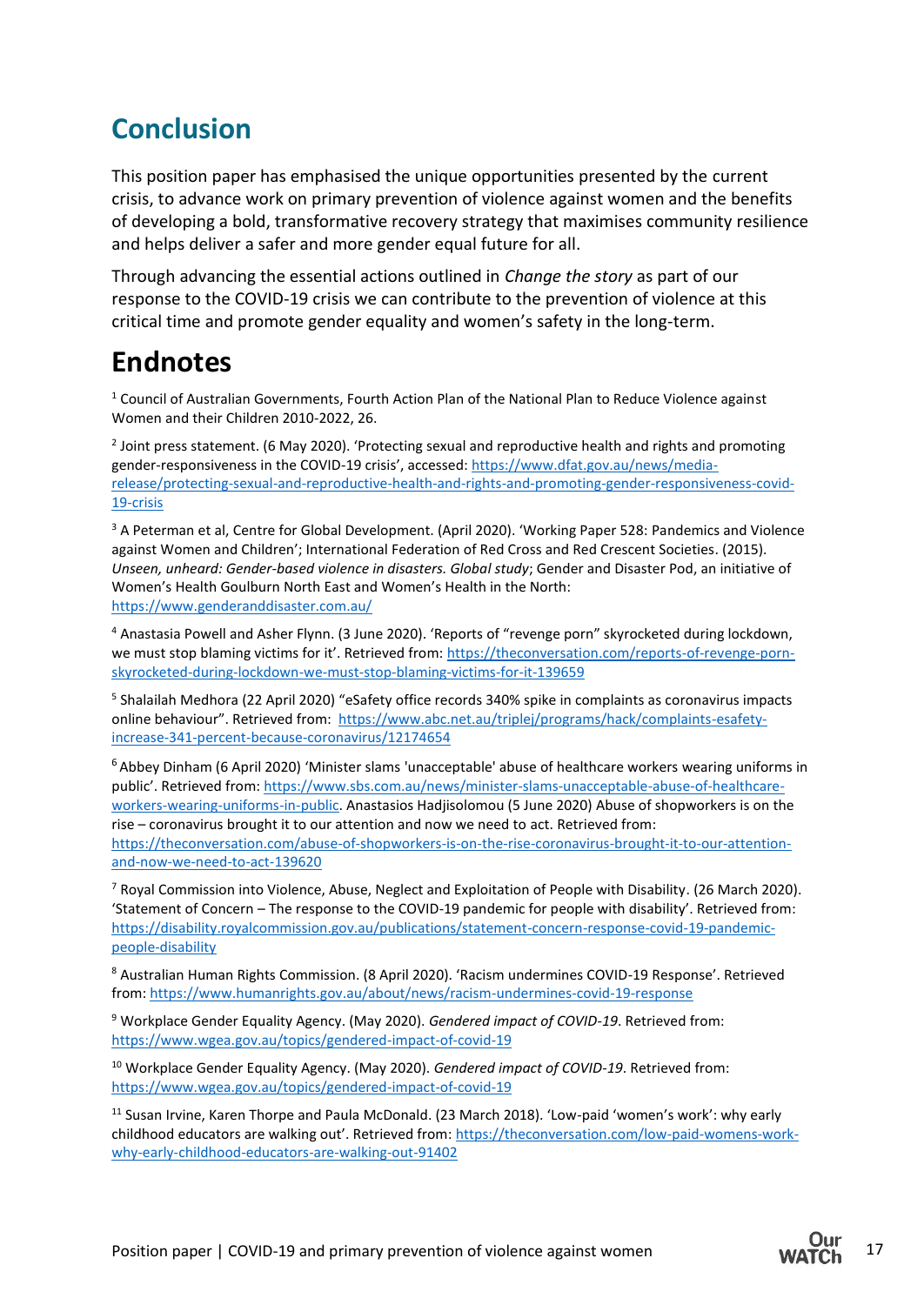<sup>12</sup> Australian Bureau of Statistics. (26 March 2020). 6291.0.55.003 Labour Force, Australia, Detailed, Quarterly.

<sup>13</sup> Workplace Gender Equality Agency. (November 2018). *Five years of Workplace Gender Equality Agency Data*. Retrieved from:

[https://www.wgea.gov.au/sites/default/files/documents/WGEA\\_5%20Year%20Booklet.pdf](https://www.wgea.gov.au/sites/default/files/documents/WGEA_5%20Year%20Booklet.pdf) 

<sup>14</sup> National Women's Alliances. (2020). *Disaster Recovery, Planning and Management for Women*. Retrieved from[: https://www.equalityrightsalliance.org.au/publications/disaster-recovery-planning-and-management](https://www.equalityrightsalliance.org.au/publications/disaster-recovery-planning-and-management-for-women/)[for-women/](https://www.equalityrightsalliance.org.au/publications/disaster-recovery-planning-and-management-for-women/)

<sup>15</sup>Australian Bureau of Statistics (12-15 May 2020) 4940.0 R Household Impacts of COVID-19 Survey Retrieved from:

[https://www.abs.gov.au/ausstats/abs%40.nsf/mediareleasesbyCatalogue/8F3E1A983C0BF4C7CA25854F0083](https://www.abs.gov.au/ausstats/abs%40.nsf/mediareleasesbyCatalogue/8F3E1A983C0BF4C7CA25854F0083C5A9?OpenDocument) [C5A9?OpenDocument](https://www.abs.gov.au/ausstats/abs%40.nsf/mediareleasesbyCatalogue/8F3E1A983C0BF4C7CA25854F0083C5A9?OpenDocument)

<sup>16</sup> United Nations. (9 April 2020). *Policy brief: The impact of COVID-19 on women*. Retrieved from: [https://www.un.org/sites/un2.un.org/files/policy\\_brief\\_on\\_covid\\_impact\\_on\\_women\\_9\\_apr\\_2020\\_updated.](https://www.un.org/sites/un2.un.org/files/policy_brief_on_covid_impact_on_women_9_apr_2020_updated.pdf?emci=042a2364-2a7b-ea11-a94c-00155d03b1e8&emdi=1b37376c-2e7b-ea11-a94c-00155d03b1e8&ceid=2369678) [pdf?emci=042a2364-2a7b-ea11-a94c-00155d03b1e8&emdi=1b37376c-2e7b-ea11-a94c-](https://www.un.org/sites/un2.un.org/files/policy_brief_on_covid_impact_on_women_9_apr_2020_updated.pdf?emci=042a2364-2a7b-ea11-a94c-00155d03b1e8&emdi=1b37376c-2e7b-ea11-a94c-00155d03b1e8&ceid=2369678)[00155d03b1e8&ceid=2369678](https://www.un.org/sites/un2.un.org/files/policy_brief_on_covid_impact_on_women_9_apr_2020_updated.pdf?emci=042a2364-2a7b-ea11-a94c-00155d03b1e8&emdi=1b37376c-2e7b-ea11-a94c-00155d03b1e8&ceid=2369678)

<sup>17</sup> R.E. Luft. (2016). 'Men and Masculinities in a social movement for a just reconstruction after Hurricane Katrina' in E. Enarson and B. Pease. (Eds.) (2016). *Men, Masculinities and Disaster*. London & New York: Routledge, pp.34-44.

<sup>18</sup> *National GEM Guidelines* (2016). Retrieved from: [http://www.genderanddisaster.com.au/info](http://www.genderanddisaster.com.au/info-hub/national-gem-guidelines/)[hub/national-gem-guidelines/](http://www.genderanddisaster.com.au/info-hub/national-gem-guidelines/)

<sup>19</sup> Australian Bureau of Statistics. (5 May 2020). 6160.0.55.001 – Weekly Payroll Jobs and Wages in Australia, Week ending 18 April 2020.

<sup>20</sup> Australian Bureau of Statistics. (14 May 2020). 6202.0 – Labour Force, Australia, April 2020.

<sup>21</sup> Reserve Bank of Australia. (2 June 2020). 'Statement by Philip Lowe, Governor: Monetary Policy Decision'. Retrieved from:<https://www.rba.gov.au/media-releases/2020/mr-20-15.html>

<sup>22</sup> United Nations. (9 April 2020). *Policy brief – The impact of COVID-19 on women*. Retrieved from: [https://www.un.org/sites/un2.un.org/files/policy\\_brief\\_on\\_covid\\_impact\\_on\\_women\\_9\\_apr\\_2020\\_updated.](https://www.un.org/sites/un2.un.org/files/policy_brief_on_covid_impact_on_women_9_apr_2020_updated.pdf) [pdf](https://www.un.org/sites/un2.un.org/files/policy_brief_on_covid_impact_on_women_9_apr_2020_updated.pdf)

<sup>23</sup> ACOSS. (April 2020). *POST COVID 29 Economic Recovery: Briefing*. Retrieved from: <https://www.acoss.org.au/wp-content/uploads/2020/04/200429-Economic-Recovery-Briefing-PDF-1.pdf>

<sup>24</sup> Marie Stopes Australia. (8 May 2020). 'Situational report: Sexual and reproductive health rights in Australia'. Retrieved from:<https://resources.mariestopes.org.au/SRHRinAustralia.pdf>

<sup>25</sup> Women's Mental Health Alliance. (27 November 2019). 'Statement from the Women's Mental Health Alliance'. Retrieved from: [https://www.goodshep.org.au/media/2497/statement\\_20191127\\_womens-mental](https://www.goodshep.org.au/media/2497/statement_20191127_womens-mental-health-alliance-statement_-fulltext.pdf)[health-alliance-statement\\_-fulltext.pdf](https://www.goodshep.org.au/media/2497/statement_20191127_womens-mental-health-alliance-statement_-fulltext.pdf)

<sup>26</sup> UN Working Group discrimination against women and girls. (20 April 2020). 'Responses to the COVID-19 pandemic must not discount women and girls'. Retrieved from: <https://www.ohchr.org/EN/NewsEvents/Pages/DisplayNews.aspx?NewsID=25808>

<sup>27</sup> Our Watch, Australia's National Research Organisation for Women's Safety (ANROWS) and VicHealth. (2015). *Change the story: A shared framework for the primary prevention of violence against women and their children in Australia*, 33.

<sup>28</sup> Our Watch, *Tracking progress in prevention* (forthcoming).

<sup>29</sup> United Nations. (9 April 2020). *Policy brief: The impact of COVID-19 on women*. Retrieved from: [https://www.un.org/sites/un2.un.org/files/policy\\_brief\\_on\\_covid\\_impact\\_on\\_women\\_9\\_apr\\_2020\\_updated.](https://www.un.org/sites/un2.un.org/files/policy_brief_on_covid_impact_on_women_9_apr_2020_updated.pdf?emci=042a2364-2a7b-ea11-a94c-00155d03b1e8&emdi=1b37376c-2e7b-ea11-a94c-00155d03b1e8&ceid=2369678) [pdf?emci=042a2364-2a7b-ea11-a94c-00155d03b1e8&emdi=1b37376c-2e7b-ea11-a94c-](https://www.un.org/sites/un2.un.org/files/policy_brief_on_covid_impact_on_women_9_apr_2020_updated.pdf?emci=042a2364-2a7b-ea11-a94c-00155d03b1e8&emdi=1b37376c-2e7b-ea11-a94c-00155d03b1e8&ceid=2369678)[00155d03b1e8&ceid=2369678](https://www.un.org/sites/un2.un.org/files/policy_brief_on_covid_impact_on_women_9_apr_2020_updated.pdf?emci=042a2364-2a7b-ea11-a94c-00155d03b1e8&emdi=1b37376c-2e7b-ea11-a94c-00155d03b1e8&ceid=2369678)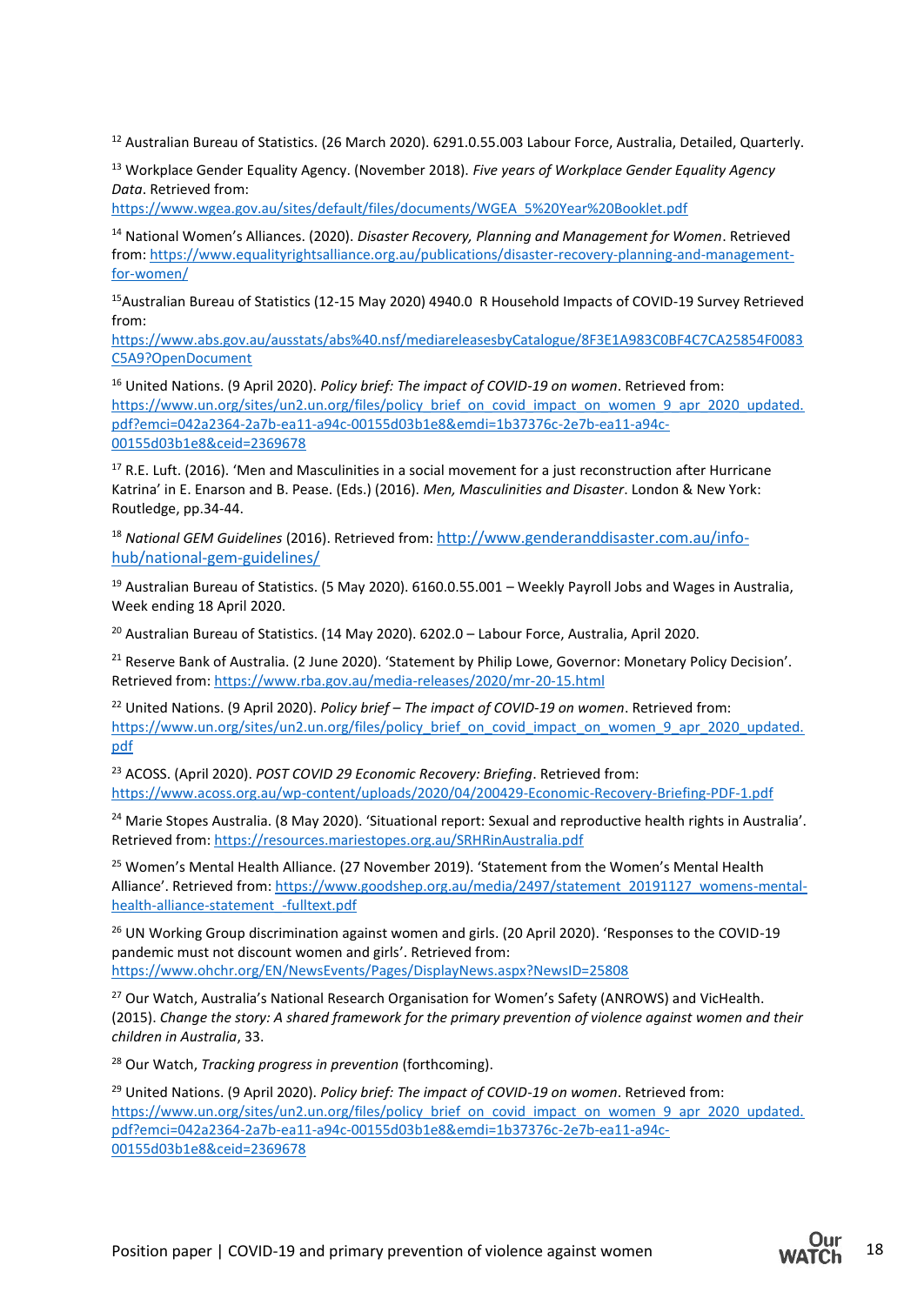<sup>30</sup> Our Watch, Australia's National Research Organisation for Women's Safety (ANROWS) and VicHealth. (2015). *Change the story: A shared framework for the primary prevention of violence against women and their children in Australia*, 33.

<sup>31</sup> Joint press statement. (6 May 2020). 'Protecting sexual and reproductive health and rights and promoting gender-responsiveness in the COVID-19 crisis', accessed: [https://www.dfat.gov.au/news/media](https://www.dfat.gov.au/news/media-release/protecting-sexual-and-reproductive-health-and-rights-and-promoting-gender-responsiveness-covid-19-crisis)[release/protecting-sexual-and-reproductive-health-and-rights-and-promoting-gender-responsiveness-covid-](https://www.dfat.gov.au/news/media-release/protecting-sexual-and-reproductive-health-and-rights-and-promoting-gender-responsiveness-covid-19-crisis)[19-crisis](https://www.dfat.gov.au/news/media-release/protecting-sexual-and-reproductive-health-and-rights-and-promoting-gender-responsiveness-covid-19-crisis)

<sup>32</sup> United Nations. (9 April 2020). *Policy brief: The impact of COVID-19 on women*. Retrieved from: [https://www.un.org/sites/un2.un.org/files/policy\\_brief\\_on\\_covid\\_impact\\_on\\_women\\_9\\_apr\\_2020\\_updated.](https://www.un.org/sites/un2.un.org/files/policy_brief_on_covid_impact_on_women_9_apr_2020_updated.pdf?emci=042a2364-2a7b-ea11-a94c-00155d03b1e8&emdi=1b37376c-2e7b-ea11-a94c-00155d03b1e8&ceid=2369678) [pdf?emci=042a2364-2a7b-ea11-a94c-00155d03b1e8&emdi=1b37376c-2e7b-ea11-a94c-](https://www.un.org/sites/un2.un.org/files/policy_brief_on_covid_impact_on_women_9_apr_2020_updated.pdf?emci=042a2364-2a7b-ea11-a94c-00155d03b1e8&emdi=1b37376c-2e7b-ea11-a94c-00155d03b1e8&ceid=2369678)[00155d03b1e8&ceid=2369678;](https://www.un.org/sites/un2.un.org/files/policy_brief_on_covid_impact_on_women_9_apr_2020_updated.pdf?emci=042a2364-2a7b-ea11-a94c-00155d03b1e8&emdi=1b37376c-2e7b-ea11-a94c-00155d03b1e8&ceid=2369678) National Women's Alliances. (2020). *Disaster Recovery, Planning and Management for Women*. Retrieved from: [https://www.equalityrightsalliance.org.au/publications/disaster](https://www.equalityrightsalliance.org.au/publications/disaster-recovery-planning-and-management-for-women/)[recovery-planning-and-management-for-women/](https://www.equalityrightsalliance.org.au/publications/disaster-recovery-planning-and-management-for-women/)

<sup>33</sup> National Women's Alliances. (2020). *Disaster Recovery, Planning and Management for Women*.

 $34$  Ibid.

<sup>35</sup> D. Smith. (2020). 'Governing the pandemic: Implications for Indigenous self-determination and selfgovernance' in *Indigenous Australians and the COVID-19 Crisis: Perspectives on Public Policy*, Centre for Aboriginal Economic Policy Research, ANU, Canberra, pp. 10-13.

<sup>36</sup> Council of Australian Governments, Fourth Action Plan of the National Plan to Reduce Violence against Women and their Children 2010-2022, 23.

<sup>37</sup> June Oscar, Aboriginal and Torres Strait Islander Social Justice Commissioner, cited in Council of Australian Governments, Fourth Action Plan of the National Plan to Reduce Violence against Women and their Children 2010-2022, 21.

<sup>38</sup> Our Watch (2018) *Changing the picture: A national resource to support the prevention of violence against Aboriginal and Torres Strait Islander women and their children*, 39.

 $39$  Ibid.

<sup>40</sup> Our Watch, Australia's National Research Organisation for Women's Safety (ANROWS) and VicHealth. (2015). *Change the story: A shared framework for the primary prevention of violence against women and their children in Australia*, 23.

<sup>41</sup> Ibid, 15.

<sup>42</sup> Disabled People's Organisations Australia (DPO Australia) and the National Women's Alliances. (November 2019). *The Status of Women and Girls with Disability in Australia: Position paper to the Commission on the Status of Women (CSW) Twenty-Fifth Anniversary of the Fourth World Conference on Women and the Beijing Declaration and Platform for Action (1995)*. Retrieved from: [wwda.org.au/position-paper-the-status-of](http://www.wwda.org.au/position-paper-the-status-of-women-and-girls-with-disability-in-australia/)[women-and-girls-with-disability-in-australia/](http://www.wwda.org.au/position-paper-the-status-of-women-and-girls-with-disability-in-australia/)

<sup>43</sup> World Health Organisation. (March 2020). *Disability considerations during the COVID-19 outbreak*. Retrieved from[: https://www.who.int/publications-detail/disability-considerations-during-the-covid-19-outbreak;](https://www.who.int/publications-detail/disability-considerations-during-the-covid-19-outbreak) Royal Commission into violence, abuse, neglect and exploitation of people with disability. (April 2020). *Issues paper: Emergency planning and response*. Retrieved from:

<https://disability.royalcommission.gov.au/publications/emergency-planning-and-response>; Disabled People's Organisations Australia (DPOA) and National Women's Alliances. (2019). *The Status of Women and Girls with Disability in Australia*, Joint Position Paper to the to the Commission on the Status of Women (CSW) Twenty-Fifth Anniversary of The Fourth World Conference on Women and The Beijing Declaration and Platform for Action. Retrieved from:<http://wwda.org.au/papers/confpaps/confpaps2016/>

<sup>44</sup> National Advocacy Group on Women on Temporary Visas Experiencing Violence (2019) *Blueprint for Reform: Removing Barriers to Safety for Victims/Survivors of Domestic and Family Violence who are on Temporary*